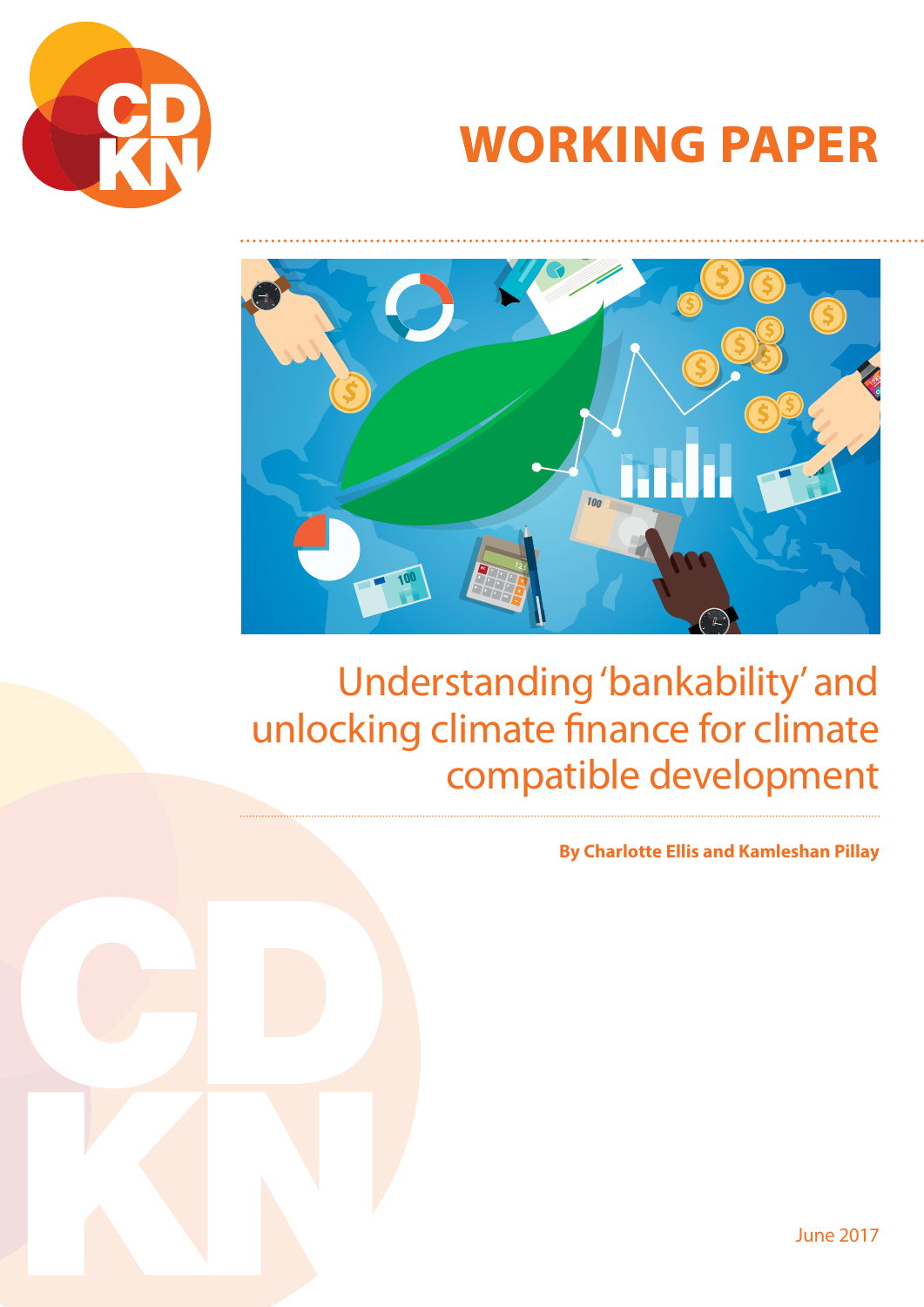#### **About this Working Paper**

This working paper has been prepared as part of a series of outputs from a CDKN Learning Legacy project, Lessons in Climate Finance. The paper focuses on understanding the concept of 'bankability' in support of the development of quality 'bankable' project proposals – to assist countries' access to international climate finance. It is informed by the experience of CDKN's climate finance-related support across the three regions in which CDKN operates: Africa, Latin America and Asia.

The research involved interviews with CDKN project managers, country engagement leaders, government officials and project partners. This working paper has also been informed by learning exchanges organised by CDKN. These have provided a platform for key stakeholders, including government partners directly involved in developing project proposals, to share insights, lessons, and the experiences and challenges of mobilising resources for climate compatible development.

Since 2013, climate finance has become a key thematic area for CDKN and a core aspect of its efforts within deepengagement countries, focused on supporting developing countries' readiness to access climate finance. CDKN has published a book, *Mainstreaming climate compatible development*, which includes a chapter dedicated to finance.<sup>1</sup> Through this support it has become clear that countries are struggling to develop strong funding proposals that are 'bankable', and are battling to get to grips with what 'bankability' means for different funders in different contexts.

With the ratification of the Paris Agreement, which is now in force, countries are entering a phase in which they are focused on converting their Nationally Determined Contributions (NDCs) into investment pipelines and building the capacity to access the Green Climate Fund (GCF) and other funds for implementation. This is especially the case as we progress towards the global stock take in which countries will have to report on their progress towards meeting their obligations. Importantly, however, countries cannot do this without finance.

Given the need for countries to develop project pipelines comprising bankable projects, and to ensure the implementation of their NDCs, this learning paper presents a key contribution towards addressing the challenge of unlocking climate finance – to meet the commitments and achieve green growth and climate compatible development.

As a natural progression from NDC planning to implementation, this project represents CDKN's contribution to closing the knowledge gap in developing proposals to access climate finance for implementation action. The aim of this paper is, with a forward-looking view, to synthesise key lessons from CDKN's project experience and from practitioners in developing countries, and better inform the implementation and achievement of global goals for climate resilience and low carbon development.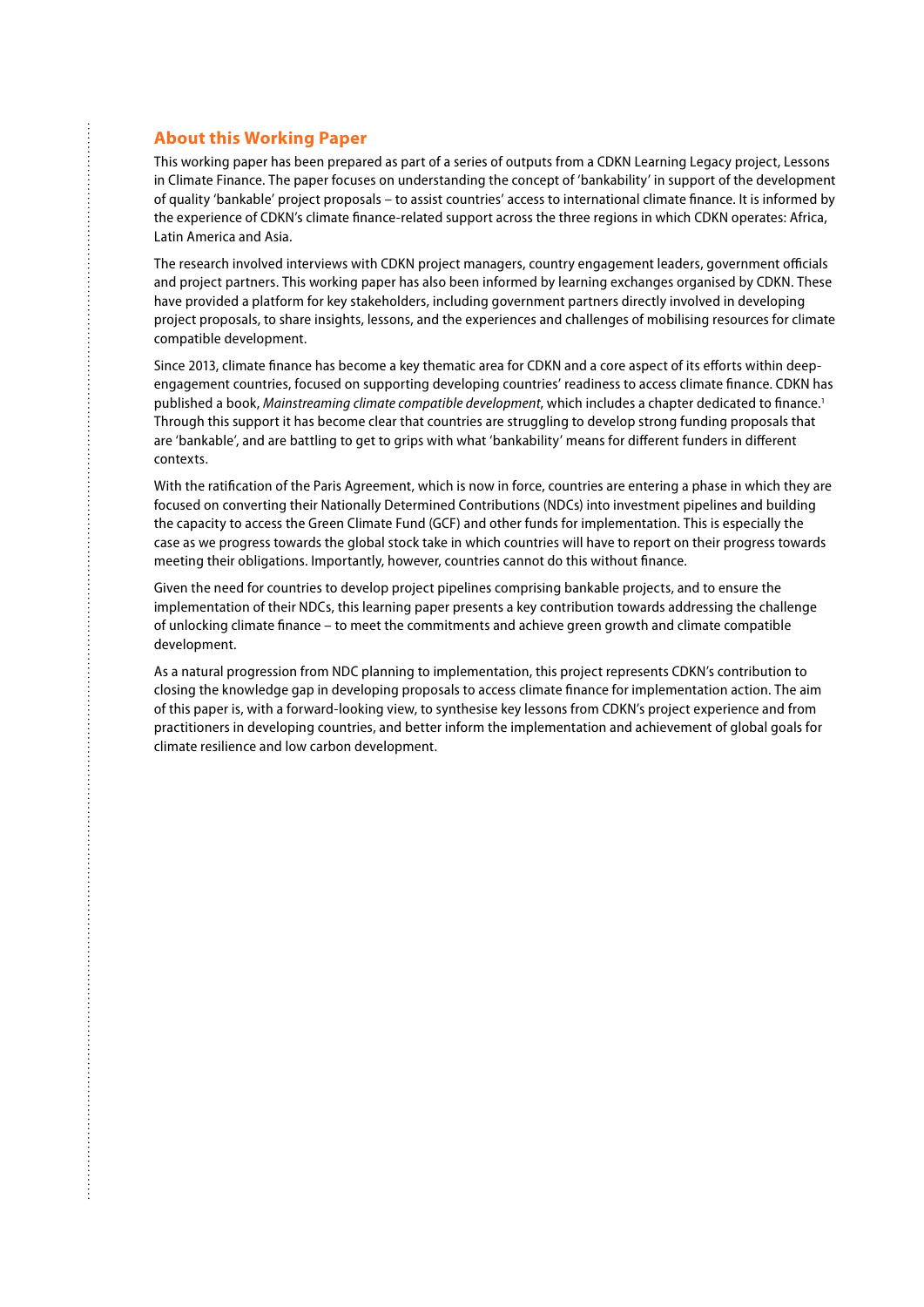### **Understanding 'bankability' and unlocking climate finance for climate compatible development**

By Charlotte Ellis and Kamleshan Pillay



#### **Contents**

|                        | 1. Introduction                                                                                                                                                                                                                       | 3              |  |
|------------------------|---------------------------------------------------------------------------------------------------------------------------------------------------------------------------------------------------------------------------------------|----------------|--|
|                        | 2. Demystifying bankability                                                                                                                                                                                                           | 5              |  |
|                        | 3. Bankability - lessons from CDKN's climate finance support                                                                                                                                                                          | 6              |  |
|                        | Lesson 1. The definition of bankability for climate change projects goes beyond the standard/<br>traditional definition of bankability<br>Lesson 2. Bankability is understood and perceived differently among stakeholders, yet is at | 6              |  |
|                        | the core of developing successful project proposals                                                                                                                                                                                   | $\overline{7}$ |  |
|                        | Lesson 3. The determinants of bankability vary depending on whether the source of funding<br>is public or private                                                                                                                     | 8              |  |
|                        | Lesson 4. Successful access to climate finance depends on understanding the funder's<br>perspective of 'bankable'                                                                                                                     | 9              |  |
|                        | Lesson 5. Bankability of a project depends on the structure of the finance model and the<br>selection of financial instruments                                                                                                        | 10             |  |
|                        | Lesson 6. The definition of bankability depends on the type of project, whether mitigation<br>or adaptation                                                                                                                           | 11             |  |
|                        | Lesson 7. Bankability of a project depends on the ability to demonstrate a programmatic<br>approach and the potential for a paradigm shift                                                                                            | 12             |  |
|                        | 4. Reaching an understanding of what determines bankability for international multilateral<br>climate funds                                                                                                                           | 13             |  |
|                        | 5. Conclusion                                                                                                                                                                                                                         | 14             |  |
| <b>Further reading</b> |                                                                                                                                                                                                                                       |                |  |
|                        | <b>Endnotes</b>                                                                                                                                                                                                                       |                |  |
|                        |                                                                                                                                                                                                                                       |                |  |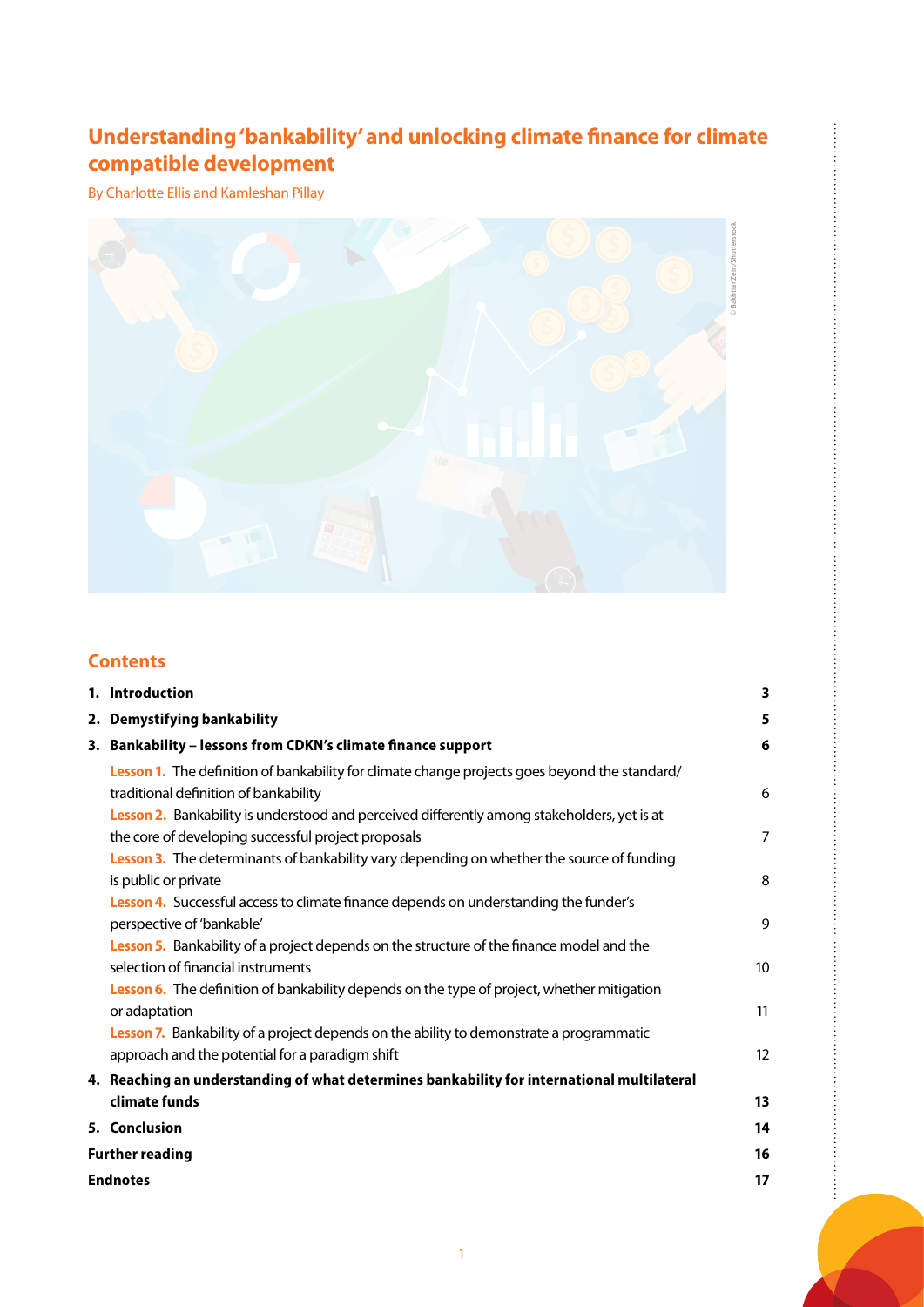$\vdots$ 

#### **About the authors**

Charlotte Ellis and Kamleshan Pillay have been working on the above project and this report with the aim of assisting developing-country policy-makers who wish to engage with international climate funds. Charlotte, who holds a master's degree specialising in Applied Development Economics from the University of Cape Town, has a project management role with CDKN, in Negotiations Support to the Africa Group of Negotiators (AGN). Kamleshan, seconded from CDKN climate development partner SouthSouthNorth, is a climate finance specialist.

#### **CDKN's climate finance programme**

CDKN has supported a process of building climate finance readiness in seven countries: Rwanda, Colombia, Peru, Ethiopia, Pakistan, Indonesia and Bangladesh. In addition, a number of CDKN projects have, to a certain extent, influenced the design and operationalisation of the Global Climate Fund (GCF), including the Climate Finance Advisory Service (CFAS) project, which has continued to support selected members and advisers of the GCF Board, the Adaptation Fund and the Standing Committee on Finance of the United Nations Framework Convention on Climate Change (UNFCCC).

In another project, work with Both ENDS and a consortium of five Southern Civil Society Organisations (CSOs) facilitated enhanced knowledge of participating CSOs in international climate finance issues and contributed to increased engagement by GCF negotiators on the role and opportunities for direct local access to the GCF. CDKN has also worked with Dalberg to prepare advisory documents on the role and needs of micro-, small- and mediumscale enterprises (MSMEs) and National Climate Funds (NCFs) in the climate finance landscape. In addition, in 2014, CDKN and the Adaptation Fund launched a joint website at [climatefinanceready.org.](http://climatefinanceready.org)

#### **Acknowledgements**

CDKN and the authors would like to thank colleagues who have contributed, either directly or indirectly, to this publication – most notably Ari Huhtala, Charlene Watson and Juliane Nier, among others. Great appreciation also goes to the project managers of the respective CDKN projects. Special thanks to colleagues who have taken time to contribute to and review this paper, especially Suzanne Carter. Finally, additional thanks are also due to colleagues who have provided other invaluable contributions behind this paper, whether directly or indirectly.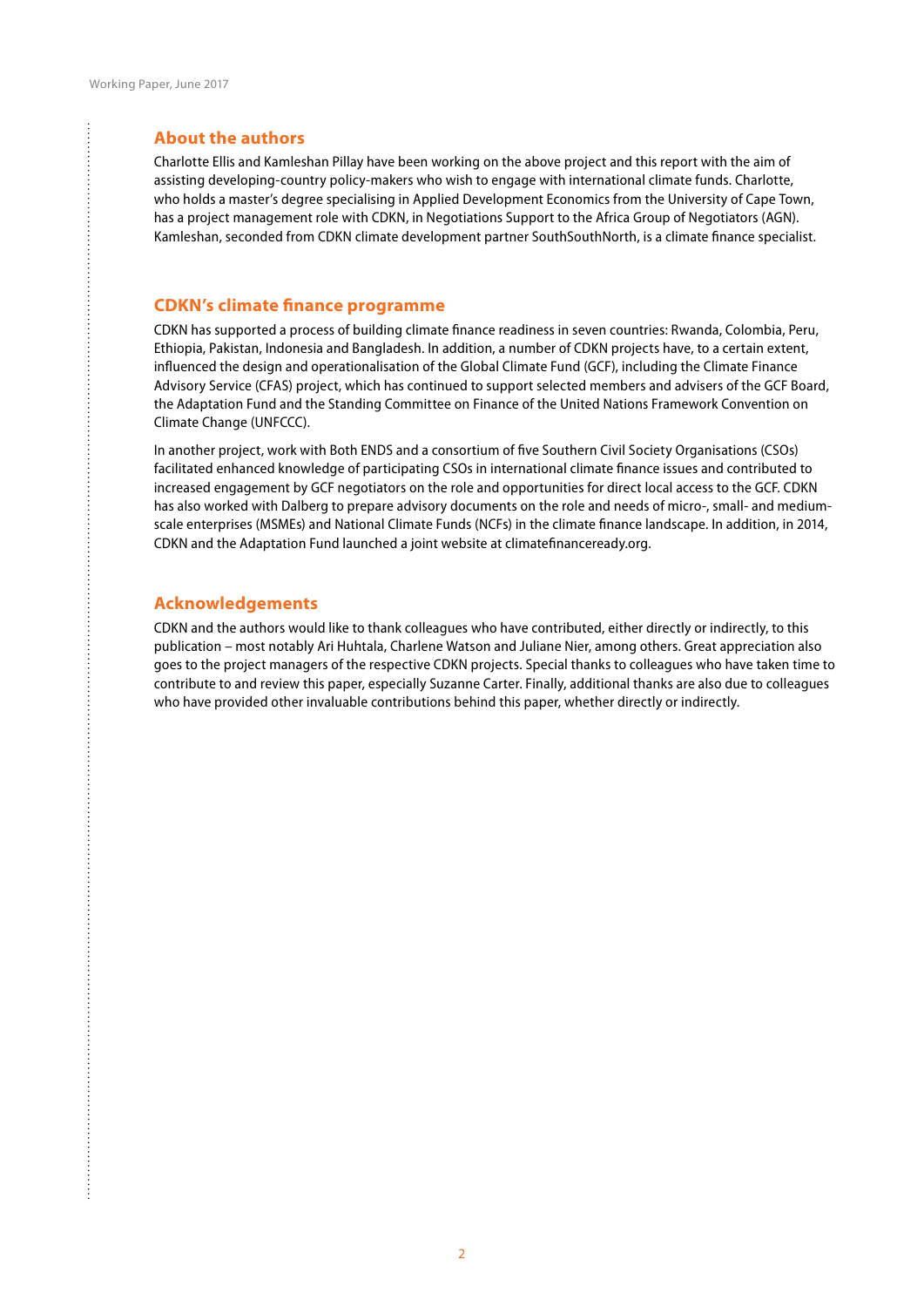#### <span id="page-4-0"></span>**1. Introduction**

Climate change represents one of the greatest threats of the 21st Century. Many of the populations in developing countries are likely to experience the impacts of climate change more acutely, owing, in part, to higher vulnerabilities. Vulnerable countries may also lack adaptive capacity and financial resource to respond adequately to climate change impacts. The World Bank estimates that the global economy will need around \$4.1 trillion in incremental investment between 2015 to 2030 to keep the temperature rise within the internationally agreed limit of 2°C.<sup>2</sup> Meeting this target will require significant investments in climate action, and a shift in focus towards a low-carbon, carbon-resilient development future.

Developed countries have pledged that, by 2020, the annual amount mobilised from public and private sources will reach at least \$100 billion to help developing countries mitigate and adapt to climate change.<sup>3</sup> This represents a significant commitment, and speaks to the scale of funding required to meet the climate challenge. These funds will have to come not only from public finance, but private climate finance will also become an increasingly important source.

The magnitude of the challenge and the funding needed to meet it has brought international climate finance into the spotlight, particularly the role of the Green Climate Fund (GCF). The GCF was created by the United Nations Framework Convention on Climate Change (UNFCCC) in 2010 to channel a large share of new multilateral funding into addressing the adaptation and mitigation needs of developing countries. The GCF became fully operational in 2015 and has raised over \$10 billion by December of that year.

The 21st meeting of the Conference of Parties to the UNFCCC (COP 21) marked an important milestone in the history of negotiations with the signing of the Paris Agreement. This agreement recognises the need for significant reductions in global emissions to meet the long-term goal also agreed: limiting global temperatures to well below 2°C above pre-industrial levels.<sup>4</sup> The Paris Agreement has also created the political impetus for countries to translate national targets and strategies, in the form of Intended Nationally Determined Contributions (abbreviated to (I)NDCs and hereon referred to simply as NDCs).

Countries are now focusing on the implementation of their NDCs. As submitted, however, they vary in content, and some lack technical information about how these targets will translate into implementation on the ground. A number of development partners have analysed NDCs, including the Overseas Development Institute (ODI).<sup>5</sup> CDKN has developed an NDC Quick Start Guide to provide detail on the activities that developing countries can include in their NDC implementation plans.6

In delivering national promises on climate and development, the implementation of the Paris Agreement will form a major contribution by individual countries towards a safer global climate outcome. Climate finance will play a critical role in the implementation of these NDCs, and building the capacity of developing countries to access climate finance is of paramount importance.

#### The complexities of the climate finance landscape

The GCF is currently the largest multilateral climate fund, and climate change and development practitioners alike are focused on seeing these resources flow. The GCF represents a critical source of climate finance for developing countries and the fund has been at the centre of future prospects for financing climate change action. The climate finance landscape extends beyond the parameters of the GCF, however, and the availability of funding from various sources – national and international, public and private – means that the climate finance arena is a complex and dynamic one to navigate (Figure 1).

If countries are going to access the scale of funding required, it is critical to consider the full spectrum of funding sources and their requirements, as well as the different mechanisms available from them, and how they can be combined. This makes the process of accessing climate finance especially complex.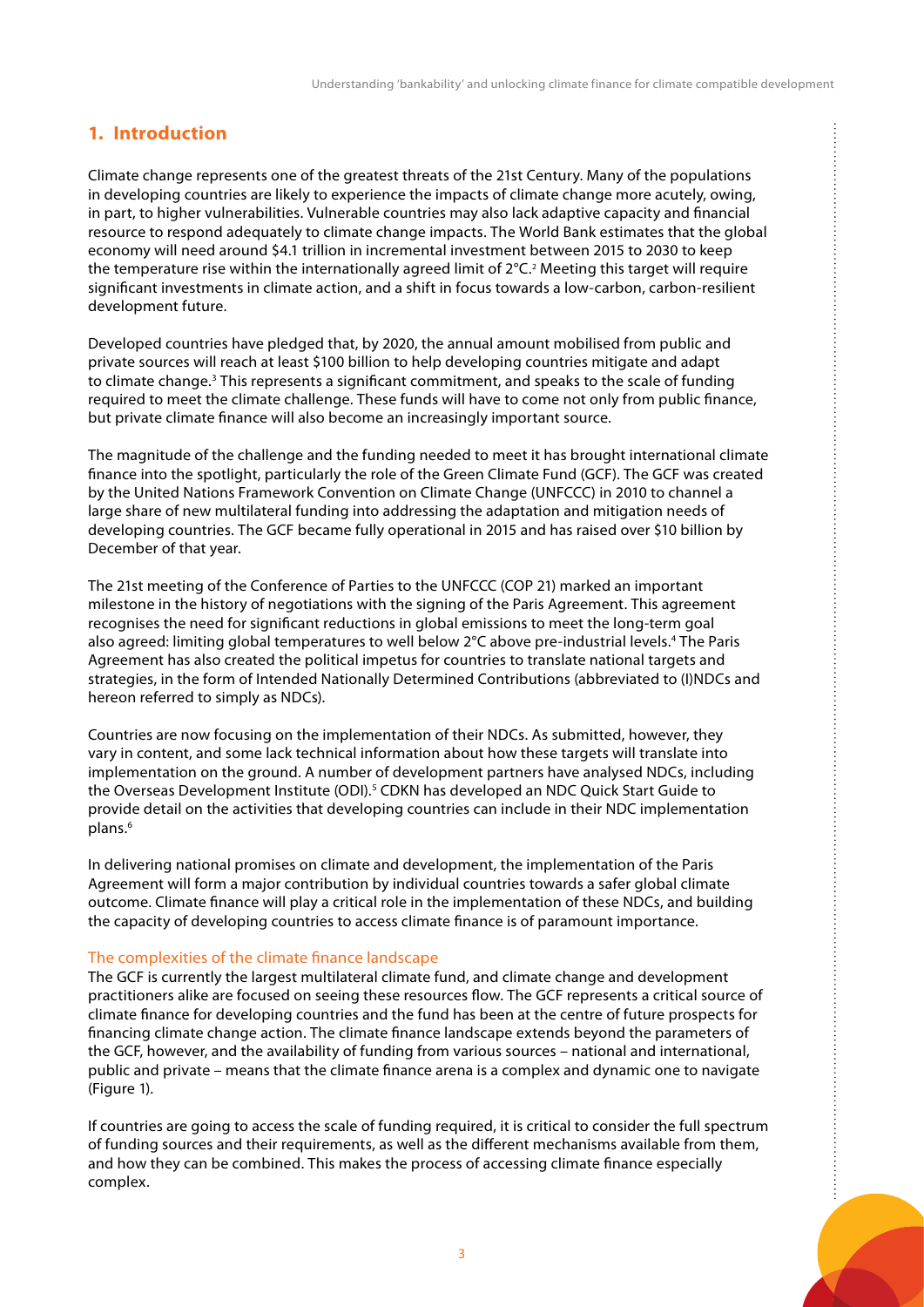

 $\mu$ 



4

Courtesy of the Climate Policy Initiative<sup>7</sup> Courtesy of the Climate Policy Initiative<sup>7</sup>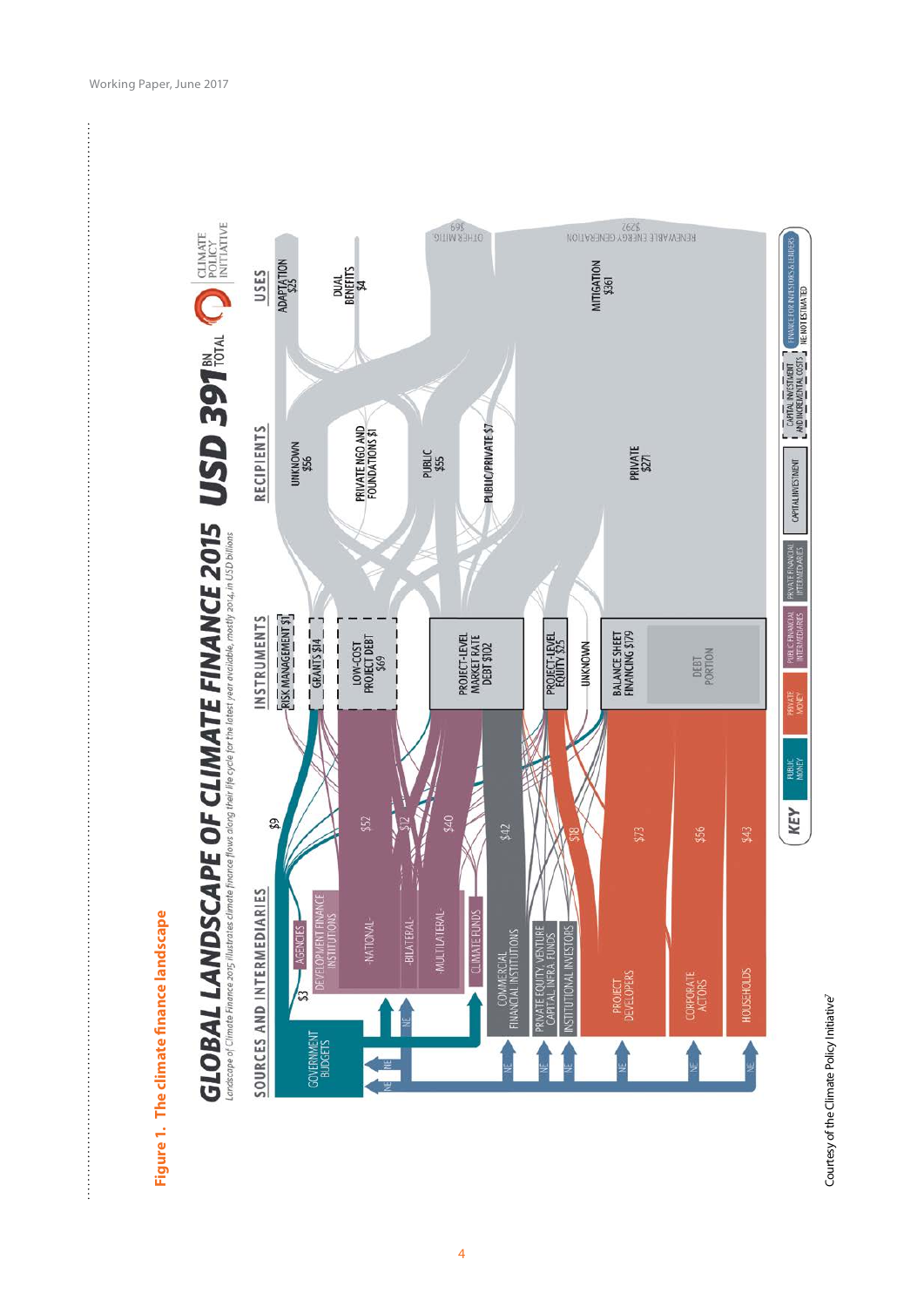<span id="page-6-0"></span>The critical challenge remains for developing countries to ensure access to those funds, in order to adapt to the impacts associated with the current and future climate, and to support the implementation of their NDCs. This challenge, particularly in relation to meeting the stringent requirements of prominent funds like the Adaptation Fund and the GCF in particular, is evident in the slow absorption of the available finance flows.

#### **2. Demystifying bankability**

The first step in readiness for climate finance is an ability to identify suitable sources of finance. Second, the development of strong, fundable proposals requires a sufficient understanding of bankability. In 2013-2014, a CDKN project supported Indonesian and West African national climate change policy-makers to better understand how to ensure local access to the Green Climate Fund at the national and international level.<sup>8</sup> This process revealed that governments are not adequately prepared in terms of developing bankable projects, yet continue to invest significant resources in proposal development for various climate finance sources, including direct access.

CDKN's thinking around 'bankable proposals' progressed further in 2015, with the realisation that while national accreditation is the first piece of the puzzle, the capability to mobilise resources for climate compatible development relies, in turn, on an ability to develop 'bankable projects'. For most countries, this often presents a challenge. In 2015, CDKN hosted a South-South learning exchange in Kigali, Rwanda, where participants highlighted the difficulty of developing suitable funding proposals without first having clarity on the use and meaning of 'bankable'.

The term 'bankability' originated in the finance sector and typically refers to projects that have a return on investment or positive Net Present Value (NPV). Its use in the international climate finance space has become increasingly popular, although it is also often used interchangeably with words like fundability and eligibility. These latter terms do though have very different meanings for different funders and stakeholders, and in different contexts. It is therefore necessary to make clearer distinctions between the various terminologies associated with the term bankable, and to clarify what bankable means in the context of developing project proposals for different sources of climate funds.

Recognising the need for a more nuanced definition of bankability, CDKN hosted a brainstorming lunch at COP 21 in Paris (2015) with various stakeholders, including government, private sector and National Implementing Entities (NIEs). Factors considered relevant to a definition of project bankability included vision and transformation, and time and scale, with strong reference to a project's ability to contribute to paradigm shifts and long-term transformation. These initial discussions were instructive, and paved the way for future enquiries into the topic.

In May 2016, CDKN partnered with the Ministry of Environment of Peru to host a South-South learning exchange in Lima, as part of ongoing learning to inform CDKN's focus on climate finance and its role in supporting the development of bankable project proposals. It provided a platform for CDKN project partners to discuss their understanding of the bankability theme and share what they considered to be important aspects of bankability. *This paper will highlight the seven lessons that form the outcomes of these Lima discussions*.

#### Bankability and challenges in accessing GCF funds

While the GCF has approved significant amounts of funding to support country readiness,<sup>9</sup> the approval of actual project funding has been lower than anticipated. Moreover, GCF funding support for country readiness has mostly been in two of the activity areas of the GCF readiness framework – support for National Designated Authorities (NDAs) and strategic frameworks for investment – and fewer funds have gone towards project proposal preparations. Nevertheless, the GCF is making a concerted effort to provide countries with preparatory support in several ways, for example through this readiness funding, but also in support of enhanced direct access. This enhances country ownership of projects via Requests for Proposals (RFPs) for pilot projects, which, if supported by a good project concept note, present opportunities for national entities to be fast-tracked through the GCF accreditation process.

÷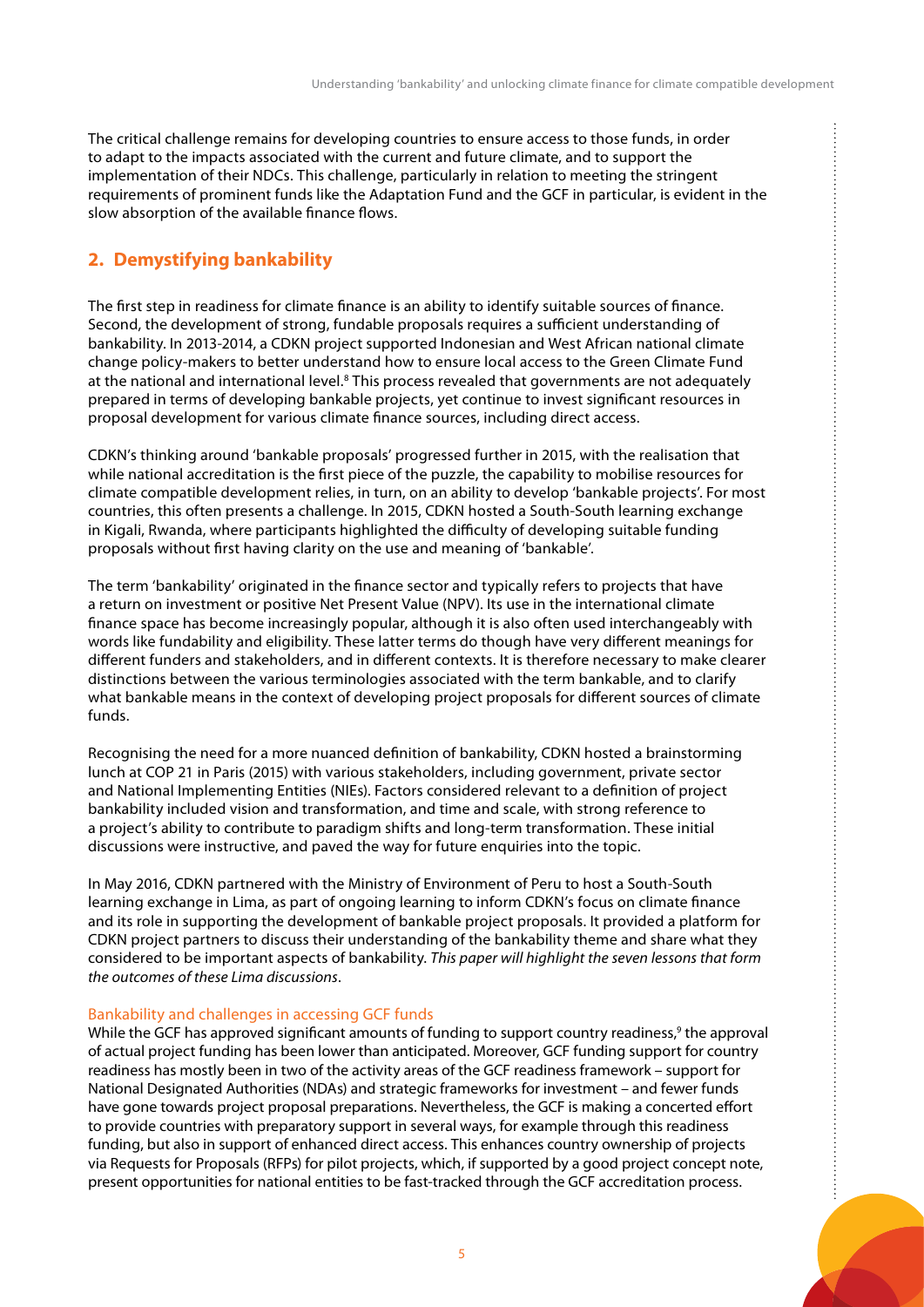$\vdots$ 

<span id="page-7-0"></span>The GCF remains constrained, though, in its ability to disburse funding as a result of the poor quality of project proposals in the pipeline. Where projects have been approved, it has been with conditions, which is directly linked to poor project design. These conditions often make the project difficult to implement, and may lead to significant delays in this actual implementation. Delays may in turn affect the bankability of the project as market conditions and/or opportunity costs may change. They also pose significant risk, therefore potentially discouraging private sector investment. The pipeline of concept notes is thus significantly longer compared with the approvals pipeline since projects approvals are slower.<sup>10</sup> Lastly, there is a considerable length of time between countries developing a concept note and developing a full project proposal.

To some extent, the problem demonstrates the lack of capacities to develop bankable projects – that is, projects that are able to attract funding – as well as to fulfil the GCF's fiduciary standards and requirements in the fund's investment framework (see the criteria for the GCF framework in the checklist on page 15). The GCF places emphasis, for example, on the development and submission of country programme approaches as an important consideration for the proposal approvals process.<sup>11</sup> While countries have developed national policies and strategies, these do not always meet the criteria for a programmatic approach.

As a result of the complex and stringent requirements, countries have spent a significant amount of resources on various aspects of climate finance readiness. However, this has been focused mainly on building the necessary institutional, technical and fiduciary capacities associated with the four pillars of climate finance (planning, access, delivery and monitoring, reporting and verification), as opposed to understanding how to make climate projects bankable. What is missing in terms of readiness is a nuanced understanding of the term bankability and what it means for various funders.

This paper seeks to begin to explore these aspects, to provide some useful insight into the key determinants of bankability. It is hoped that further understanding bankability, and the key factors that go into developing a bankable project within the context of the different funds, will improve the success rate of proposals, but also limit the waste in significant costs and resources associated with developing unsuccessful proposals.

#### **3. Bankability – lessons from CDKN's climate finance support**

The remainder of the paper explores the elements of 'bankability' to provide a better understanding of how conceptions of bankability differ by funder, and to develop a framework of key criteria for bankability and the required capacities in each case.<sup>12</sup> The different elements of bankability discussed below represent the perspectives of climate funds, as well as public and private stakeholders, and provides some preliminary insight into the elements that are commonly considered in terms of supporting the development of bankable projects.

#### Lesson 1. **The definition of bankability for climate change projects goes beyond the standard/ traditional definition of bankability**

As outlined above, the traditional definition of bankability refers mainly to financial returns and determining whether the project will be profitable for an investor. Bankability in the context of climate change goes beyond this to encompass socioeconomic/social metrics, including, for example, improvements in the resilience of communities, and/or alignment with national priorities. In many instances, these additional elements are not easily quantified, which contributes to the grey area between bankability and eligibility, another term commonly referred to in relation to accessing finance. Eligibility in this context refers to the degree to which the project fits the criteria of the specific fund in question.

However, while bankability is typically defined with reference to the financial returns on investment, in contrast, the indicators for eligibility typically refer to more dimensions, for example whether or not the project complies with strategic objectives of the fund in question. Therefore, in the context of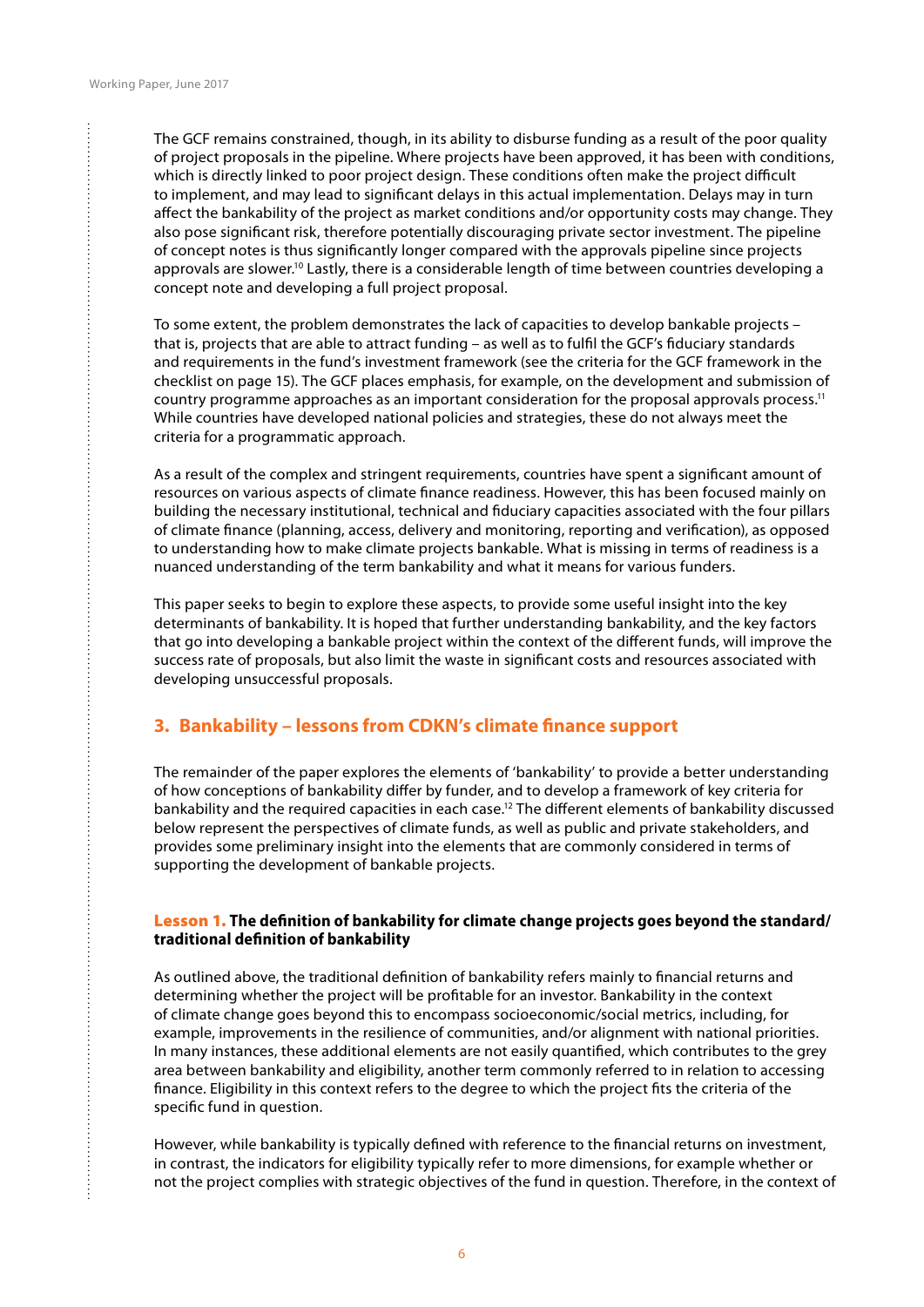<span id="page-8-0"></span>climate change projects, the definition of bankability should be wider and encompass both financial returns and capture the social/environmental benefits of projects.

It should also be noted that the financial returns aspect of bankability is often associated more with mitigation projects, while adaptation projects are typically concerned with the socioeconomic dimensions associated with eligibility.

#### Lesson 2. **Bankability is understood and perceived differently among stakeholders, yet is at the core of developing successful project proposals**

One of the challenges with developing bankable project proposals is that the definition varies between stakeholders including project proponents, project developers and funders.

#### Bankability from the perspective of international climate funds

Most climate funds – the Adaptation Fund and the GCF in particular – place emphasis on a project's **scalability and contribution to long-term transformation at country level**, and consider these to be important determinants of a project's bankability. Moreover, projects and programmes that can be delivered at scale will be more likely to contribute to transformational change and a paradigm shift, and are therefore more likely to be considered 'bankable'.

Similarly, **ownership** at national and subnational level is another key determinant of project bankability. National ownership relates directly to the potential sustainability of projects because it implies that national resources will be invested into sustaining the project beyond the lifetime of donor funding. It also plays a key role in reducing the perceived risk of investment to potential financiers.

One of the challenges to preparing bankable projects relates to skills and capacity to write strong project proposals, including access to data and information to support this process. As a result, most governments rely extensively on the expertise of international consultants in planning and accessing climate finance and, as a result, there is often a fine balance between country ownership and being able to develop good project proposals. Direct access is another important consideration that emphasises the importance of country ownership because it enables the receipt and disbursement of finance resources by national entities and/or institutions. The GCF does not make specific reference to projects as being bankable per se, because this would imply that the private sector were willing to finance them, and therefore that GCF funding was not necessary. However, the GCF can assist in making a project bankable and help to explore opportunities to engage the private sector by doing so. The GCF does nevertheless have a set of criteria and indicative assessment factors with which it assesses projects (Box 1).

#### Bankability from the perspective national funds

For a national funds like Rwanda's FONERWA, a bankable project is one that **responds to national priorities** as well as the fund's priorities, which in FONERWA's case is conservation and resource use, technology transfer and mainstreaming climate change into development. In addition, FONERWA looks at projects that are sustainable, in the sense that they will be self-sufficient once it stops funding them, and at projects of sound quality.

Ministerio del Ambiente in Peru (MINAM) focuses on developing a pipeline of 'bankable' projects to support the implementation of the country's NDC. An assessment of MINAM's use of the term bankable presents potentially valuable lessons on bankability. MINAM looks for both eligibility and bankability criteria in assessing projects. In terms of eligibility, the **strength of the project team** and stakeholder engagement in project design and implementation are considered. In terms of bankability, **financial soundness and cost-effectiveness, emissions reductions potential and national ownership** are considered. The paradigm shift potential of the project is an additional consideration, which in the case of MINAM is an assessment of the contribution to national priorities, additionality<sup>13</sup> and associated co-benefits<sup>14</sup> of the project.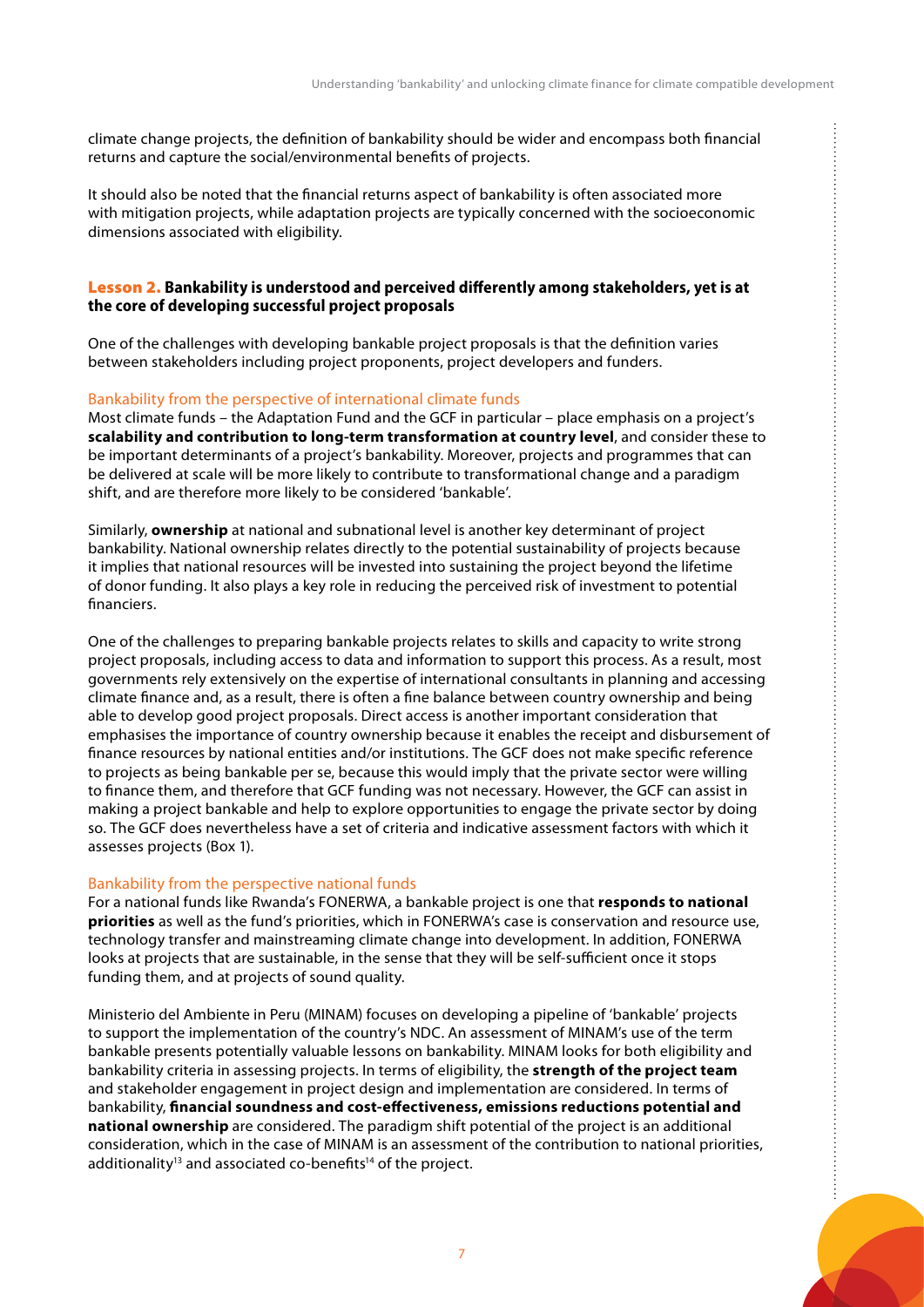#### <span id="page-9-0"></span>**Box 1. The GCF's investment criteria**

Funding requirements differ widely between various climate funds. As such, the definition of bankability will also depend on the multilateral fund in question. For the Global Climate Fund (GCF), a project is likely to be perceived as bankable if it aligns with the GCF's strategic objectives. A good proposal is one that considers the criteria outlined in the GCF Investment Framework. This includes consideration of the following factors:

- potential for impact in adaptation and mitigation
- opportunity to provide a paradigm shift
- sustainable development potential and co-benefits
- needs of recipients
- country ownership promotion
- efficiency and effectiveness in terms of the technical, economic and financial soundness
- cross-cutting approach in terms of both mitigation and adaptation.

The fund has also approved a gender policy that weights a project favourably if gender equity is considered. In the context of the GCF, these are the elements that must be considered to have a bankable proposal. In terms of what is bankable, the GCF also considers this to be a project that is of high quality and validated by different stakeholders as well as the National Designated Authority (NDC).

#### Lesson 3. **The determinants of bankability vary depending on whether the source of funding is public or private**

Factors that contribute to the bankability of a project will depend largely on whether the source of finance is from the public or private sector, and its respective objectives.

#### Bankability from the private and public sector perspective

From the private sector perspective, the costs and benefits of the project, and hence the **profitability and potential financial returns** of the project are key aspects of bankability and are given prominent weighting. These factors, together with the **potential risk-return ratio**15 are those often considered by private sector actors and are likely to determine private sector interest in climate-related investments. For this sector, however, ensuring a project is bankable requires that it fits into the fund's mandate, in addition to it being able **to leverage funding and have a minimum equity commitment**. 16

Moreover, the **project risks must be clearly identified and mitigated** and the **project cost** must also be considered. The financial profits (returns) likely to be yielded by an investment will be more heavily weighted by the private sector, compared with public sector stakeholders and multilateral donor funders. The latter may place more emphasis on social returns and developmental potential, and environmental benefits such as contribution to emissions reduction.

Understanding these project aspects is therefore key to being able to leverage investment from the private sector. For example, in the case of CDKN's project in Colombia – which involved evaluating the feasibility of green bond issuances – the government's assessment of the private sector's appetite for green bond issuances was important to determine how rapidly a green bond market could be developed.

There is also a notable difference in the language used by the public and private sectors with reference to bankability. Government stakeholders in the public sector, for example, typically use more conventional development language compared with the private sector, which uses more financial terminology. In emphasising the social impacts and social returns on investment more strongly, the public sector also gives higher weighting for gender considerations and for the consideration of indigenous peoples' rights and privileges. In the case of the Rwandan national fund,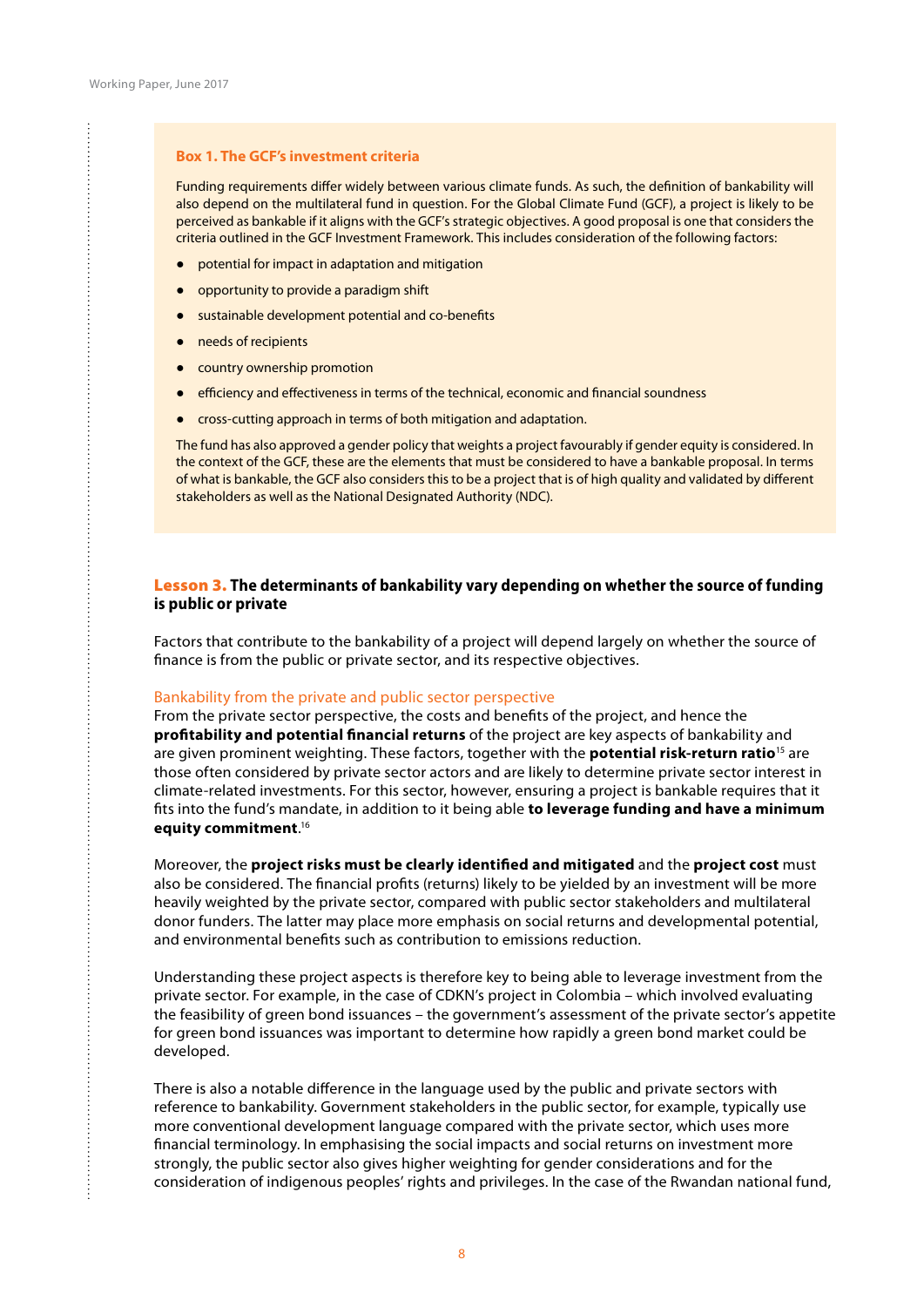<span id="page-10-0"></span>FONERWA's criteria include the potential social and environmental impact in addition to the potential returns on investment.

Language around bankability thus differs according to different stakeholders, but also according to the broader classifications of the public and private sectors. Understanding the differences in the use of the term bankability, and the language surrounding it, presents a unique opportunity to explore how overlaps can support and strengthen public-private partnerships.

#### Lesson 4. **Successful access to climate finance depends on understanding the funder's perspective of 'bankable'**

The Adaptation Fund does not typically refer to projects as being 'bankable' because the focus of the fund is on grants, which implies that there is no need for projects to be bankable in the financial sense of the word. Instead, the Adaptation Fund refers to projects as being '**fundable**' or '**financeable**' and describes a successful project as one that has impact, contributes to longer-term resilience in the project area, and one that has considered possible project risks. Factors that the Adaptation Fund considers in relation to fundability include sustainability and cost-effectiveness, as well as whether or not the project has a strong project team for implementation. Therefore, considering the varying priorities of different climate funds makes developing bankable project proposals an increasingly complex task.

The following are case studies from CDKN's work that highlight the aspects of bankability identified as important in the particular context of the project.

#### Good project preparation is key to bankability

In 2016, CDKN funded a project to support the Inter-Governmental Authority on Development (IGAD) in the design of a new approach to address the lack of access to climate finance in support of 'onthe-ground' implementation of water infrastructure projects in the IGAD region in the Horn of Africa (Djibouti, Eritrea, Ethiopia, Kenya, Somalia, South Sudan, Sudan and Uganda). IGAD has a mandate to address water security and regional development, and to develop and support the implementation of comprehensive, regional programmes for water security and climate resilience – the IGAD Drought Resilience Strategy Initiative (IDDRSI). This project involved designing a mechanism to support project preparation activities, given the slow rate of preparing bankable infrastructure projects (a mechanism called the IGAD/IDDRSI Climate Resilience Infrastructure Facility).

One of the lessons that emerged from this project is that **bankability requires adequate project preparation**, and one of the reasons for the lack of access to climate finance for water infrastructure development is the lack of expertise to develop bankable projects. The project team identified that for a project to be bankable by a range of public and private institutional funders it must undergo a high-quality project preparation process. This includes consideration of risks, support for feasibility and engineering studies, environmental impact assessments, public-private partnerships, financing plans, and legal analysis. The IGAD project identified the six phases of the project preparation cycle, as outlined in Figure 2, to support the development of bankable projects.

#### Lessons from developing bankable climate finance projects in Kenya

The Enhancing Direct Access to Adaptation Funding in Kenya project funded by CDKN aimed to provide support in developing climate finance proposals. The project supported GCF proposal development, which included economic and financial analyses as key aspects of bankability. CDKN supported the government of Kenya in a process led by the National Treasury (the national NDA), the Ministry of Environment, and the country's National Environment Management Authority (the National Implementing Entity). Four proposal development teams were formed as part of the process, with representation from different stakeholders, including civil society and the private sector, which ensured country ownership throughout the process. Moreover, the GCF investment criteria were used in developing the full proposals, while capacity-building simultaneously helped to ensure understanding of the GCF investment framework and approval criteria. All this helped to ensure adherence to the bankability aspects that are important to the GCF.<sup>17</sup>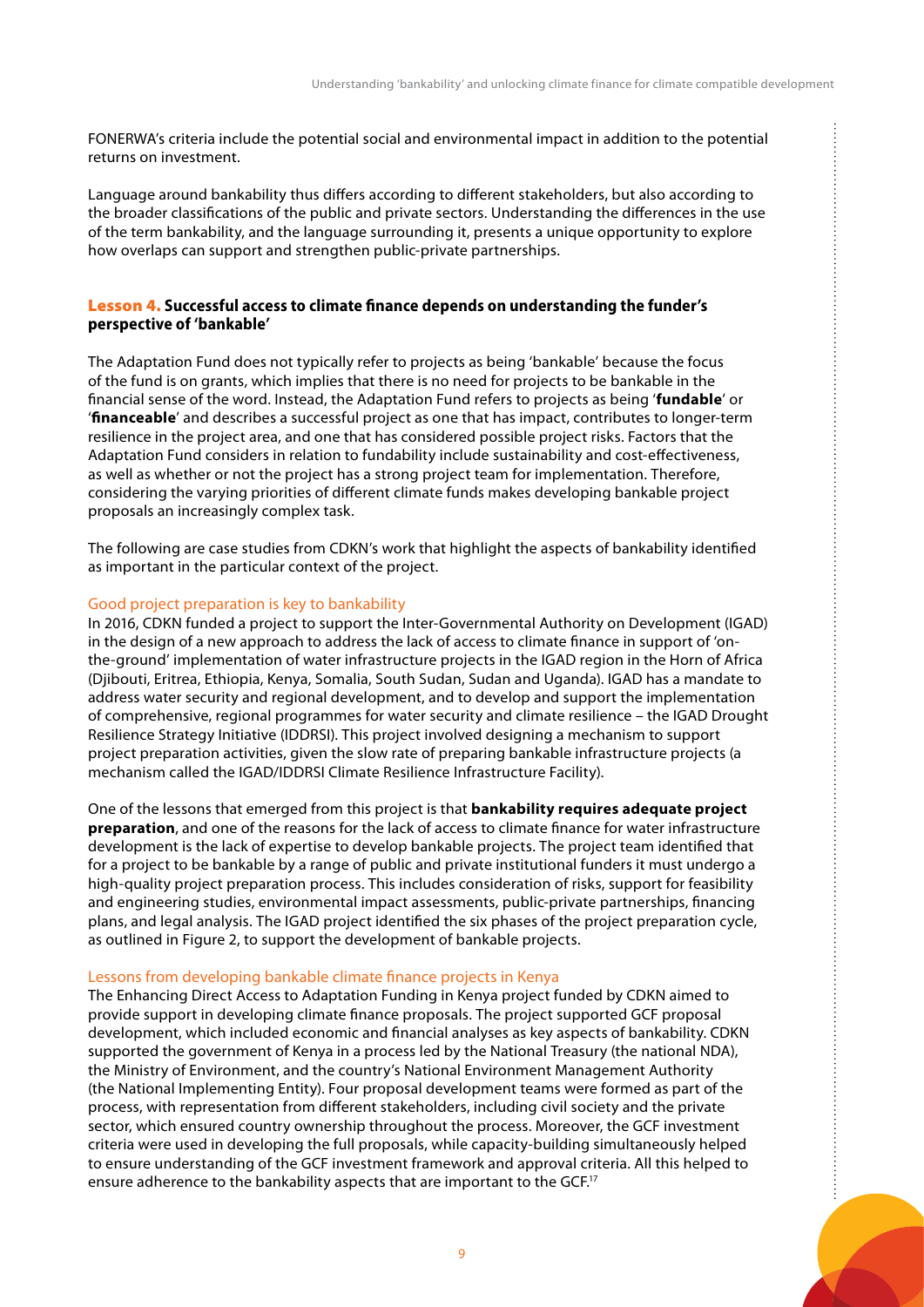#### <span id="page-11-0"></span>**Figure 2. Stage of project preparation cycle**

| 1. Enabling                                                                                                                                                                            | 2. Project                                                                                                                                                                                                   | 3. Project                                                                                                                   | 4. Project                                                                                                                                                                                                 | 5. Transaction                                                                                                                                                                  | 6. Project                                                                                                                                         |
|----------------------------------------------------------------------------------------------------------------------------------------------------------------------------------------|--------------------------------------------------------------------------------------------------------------------------------------------------------------------------------------------------------------|------------------------------------------------------------------------------------------------------------------------------|------------------------------------------------------------------------------------------------------------------------------------------------------------------------------------------------------------|---------------------------------------------------------------------------------------------------------------------------------------------------------------------------------|----------------------------------------------------------------------------------------------------------------------------------------------------|
| environment                                                                                                                                                                            | definition                                                                                                                                                                                                   | feasibility                                                                                                                  | structuring                                                                                                                                                                                                |                                                                                                                                                                                 | implementation                                                                                                                                     |
| • Designing<br>legislation and<br>regulatory<br>approaches<br>• Reforming<br>policy and<br><i>institutions</i><br>• Building<br>capacity and<br>consensus to<br>support the<br>project | • Prioritising<br>projects<br>• Identifying<br>project outputs<br>and project<br>champions<br>• Conducting<br>pre-feasibility<br>studies<br>$\bullet$ Preparing<br>action plans<br>and terms of<br>reference | • Conducting<br>environmental.<br>technical.<br>social, and<br>economic<br>studies<br>• Performing<br>financial<br>modelling | $\bullet$ Structuring<br>project finance<br>• Designing legal<br>entities<br>• Evaluating<br>public versus<br>private options<br>• Marketing<br>the project<br>and assessing<br>private-sector<br>interest | • Designing<br>legislation and<br>regulatory<br>approaches<br>• Reforming<br>policy and<br>institutions<br>• Building<br>capacity and<br>consensus to<br>support the<br>project | • Monitoring<br>and evaluating<br>project<br>performance<br>• Conducting<br>tariff reviews<br>$\bullet$ Renegotiating<br>or refinancing<br>project |

Through this process, the project team identified a number of lessons associated with the demonstration of bankability, including:

- **The need for coordinated climate project identification and appraisal structures at national level**. Efforts have been for institutions to be able to take the lead in identifying and developing bankable projects for the GCF, for example through National Implementing Entities (NIEs) (in Kenya's case, the National Environment Management Authority). However, more needs to be done to coordinate identification and appraisal of bankable projects that both meet climate financiers' requirements and benefit vulnerable communities by enhancing their climate resilience.
- **The need to enhance national capacity for financial and economic analysis**. Potential executing entities in the country have, for example, limited capacity in articulating the financial risks and returns of proposed projects through cost-benefit and economic analyses. Climate funds such as the GCF require as part of the project preparation process, comprehensive financial and economic analyses as well as, in some cases, pre-feasibility and feasibility studies.
- **Costing and availability of climate data**. Challenges associated with financial costing, cost-benefit analysis, and with availability of data impact the ability to demonstrate project bankability. Data availability is critical to developing bankable project proposals. Feasibility studies, and a calculation of returns on investment, are also important in assessing the bankability of proposed interventions. This is especially the case for 'soft' interventions, where it is difficult to measure some returns, such as capacity-building, awareness-creation and public-good investments.

#### Lesson 5. **Bankability of a project depends on the structure of the finance model and the selection of financial instruments**

#### Rwanda

 $\vdots$ 

Rwanda, one of CDKN's focal countries, has received support in establishing its national climate fund, FONERWA.19 The capitalisation of the fund was initially through earmarked public funds and from the UK's Department for International Development (DFID), which provided £22.5 million in seed funding. CDKN funded elements of the Ministry of Natural Resources' (MINIRENA) proposal to the GCF, ensuring that the proposal was developed in line with GCF requirements.

The proposal is still under development and has received funding from the GCF's Project Preparation Facility to assess the feasibility of the proposed interventions and the financial models proposed. So far, this experience has shown that some types of project need to be designed for financing through a combination of both grants and loans to ensure their long-term financial viability and their bankability. Blending of different types of funding instruments can contribute to the bankability of project proposals from the perspective of the funder.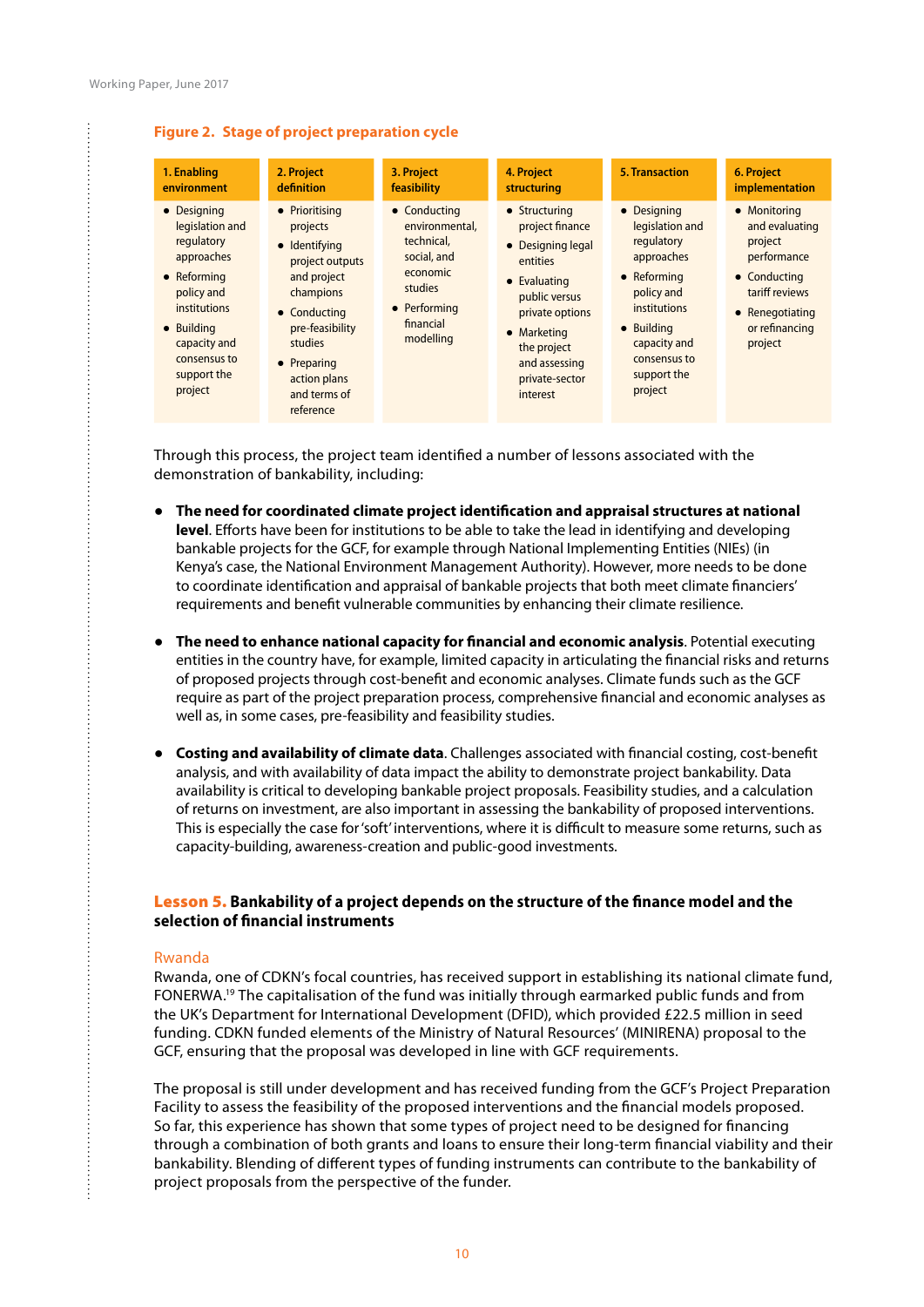<span id="page-12-0"></span>In addition, **it can be argued that all projects must be fundable, but not all projects need to be bankable**, and this is determined by the type of financial instrument and structure of the financial model. For example, a project proposal for grant funding need not be bankable in terms of providing a return on investment, yet it must be fundable in the sense that it adheres to the various eligibility criteria.

#### Lesson 6. **The definition of bankability depends on the type of project, whether mitigation or adaptation**

Another key consideration in defining the bankability relates to whether the project is a mitigation or adaptation project. The characteristics making mitigation or adaptation projects bankable may be fundamentally different. In a case of mitigation, emissions reductions would be an essential characteristic to assess, while in an adaptation context, risk and vulnerability reduction are attributes that could contribute to a project being bankable. As discussed previously, mitigation projects are typically more likely to be revenue-generating and therefore likely to be aligned with financial indicators. Adaptation projects are more likely to be associated with non-financial indicators of bankability, such as social impact and potential for emissions reduction.

Therefore, whereas bankability usually refers to the financial returns on investment, in contrast, the indicators for eligibility typically refer to whether or not the project complies with national strategies and whether the project meets the requirements of the investment framework of a particular fund. In that light, it can be said that mitigation projects lend themselves to factors of bankability, whereas adaptation projects lend themselves to factors associated more with eligibility.

#### Pakistan community disaster risk insurance

A CDKN supported project on Disaster Risk Insurance for Vulnerable Communities in Pakistan looks at ways of creating disaster risk insurance – to allow communities to better respond to the impacts of climate disaster by improving local capacity and reinforcing or adapting the existing infrastructure. Pakistan has relied historically on its domestic budget and international aid during natural disasters. This over-reliance on these sources of disaster risk financing has limitations in terms of the efficiency, effectiveness and sufficiency of financing. Disaster risk insurance ensures liquidity immediately after a disaster, to ensure when government funds are scarce that essential needs are managed by vulnerable communities and a speedy recovery is ensured.

There is a significant gap in the disaster risk reduction capacity at the district level in Pakistan where, even in highly vulnerable districts, part-time officials are managing disasters. Given this lack of capacity, the effectiveness of this financial instrument may be reduced if parameters such as the exposure of different districts to hazards has been captured incorrectly. Understanding hazard characteristics such as exposure and vulnerability is crucial in determining the insurance premiums offered by a disaster risk insurance scheme.

Determining whether or not a disaster risk insurance scheme is bankable is dependent on whether the insurance product is being developed by the public or private sector. For a disaster risk insurance scheme implemented by a public actor, a project would be considered bankable if it were able to demonstrate that the vulnerability of communities receiving payouts had been reduced following the disaster. If a private-sector actor were implementing the disaster risk insurance scheme, bankability criteria would be related more to the potential revenue generation from the policies purchased. It is important to note that bankability is often intertwined with aspects of feasibility: in this case, issues related to the spatial distribution of hazards across districts, and the insurance penetration rates of a given region, would be of interest to both public and private actors implementing insurance products.

It is necessary for governments to understand the financial instruments in this way, and the technical aspects of those instruments, in order to ensure the project is sustainable and thus bankable.

An additional lesson that emerged from the project relates to the need for national ownership and the importance of working with local partners, who have the required local knowledge and generally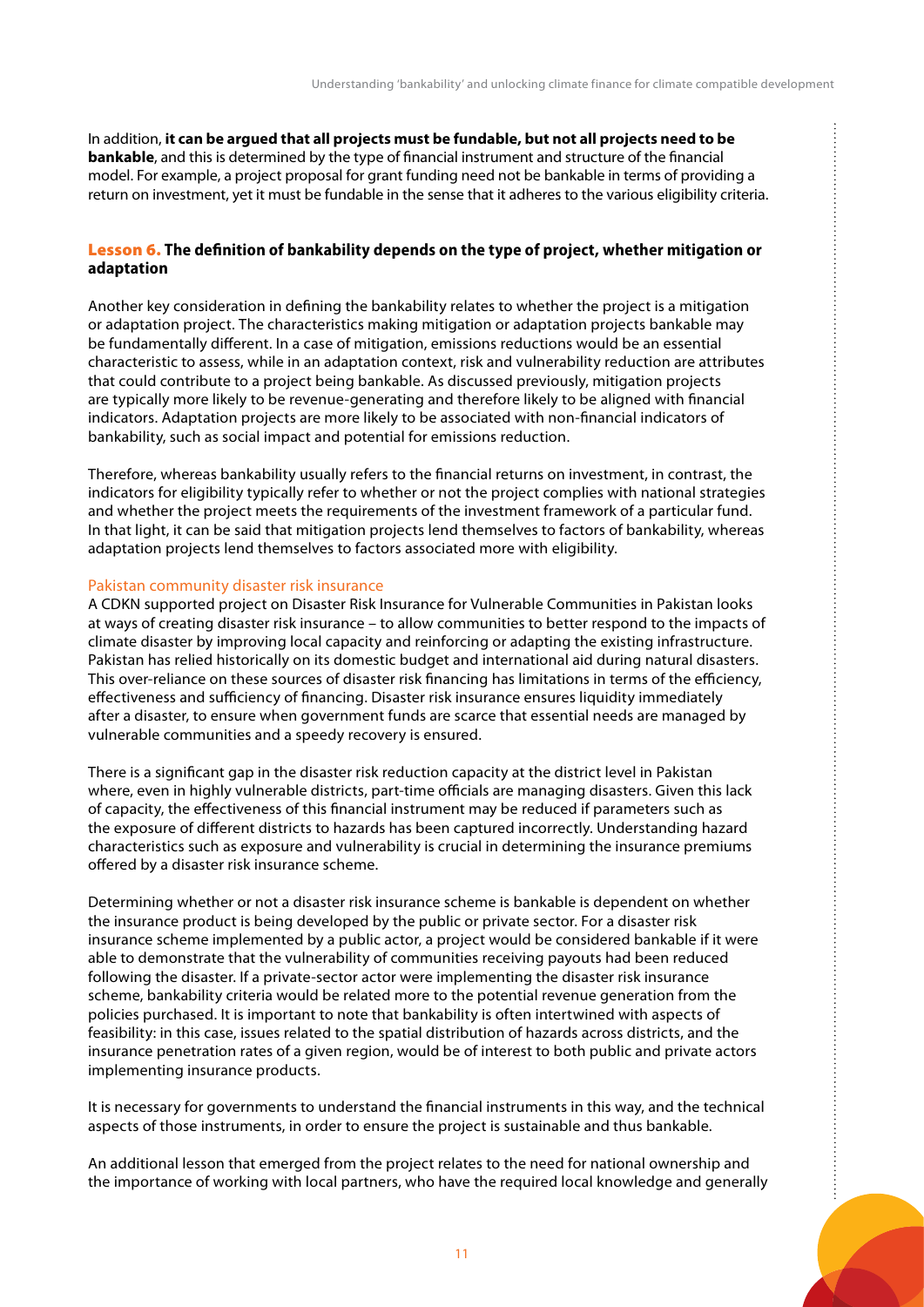$\vdots$ 

<span id="page-13-0"></span>operate at lower levels of cost than INGOs. This reinforces the need for national ownership and the need for capacity-building of local institutions to develop proposals and reduce reliance on external consultants.

#### Lesson 7. **Bankability of a project depends on the ability to demonstrate a programmatic approach and the potential for a paradigm shift**

The GCF promotes a programmatic approach to funding proposals, and provides support in the development of country programmes through its Readiness Programme. Any programme developed and submitted for GCF consideration, including the individual projects within it, should contribute to the GCF's ultimate objectives, as defined in the Governing Instrument<sup>19</sup> – including the promotion of a paradigm shift towards low-emission and climate-resilient development pathways. Achieving a paradigm shift includes the achievement of climate outcomes that extend beyond the desired outcomes a stand-alone project might achieve.20 The GCF's investment framework defines the paradigm shift potential of projects as opportunities for scaling up and replication; innovation; potential for knowledge and learning, and for sustainability; and creation of an enabling environment and regulatory framework. An innovative project in the case of the GCF is one that demonstrates an opportunity to target new market segments, to develop or adopt new technologies, or to provide for a shift in business models and/or processes.<sup>21</sup>

A transformative and paradigm-shifting potential is context-specific, but requires a cross-sectoral approach and national ownership.

#### Water sector proposals in Ethiopia

In trying to understand what is required in developing bankable projects for the GCF, CDKN and LTS International supported the Government of Ethiopia with GCF pipeline investment planning for the water sector, to ensure high-quality projects are submitted to the GCF. Four key lessons emerged from the project. 1) Important to enabling bankable proposal development, is communication and awareness-raising about GCF procedures among line ministries and other units tasked with the development of climate plans and programmes. Moreover, although meeting the stringent requirements of funds like the GCF can appear taxing, often what is more important is ensuring good programme design. 2) There is a fine balance between technocratic 'best fit' and pragmatic national priorities. It is often difficult to identify ideas that represent the best fit for both national priorities and those of the funder. Finding a pragmatic way through this challenge requires a high level of flexibility, and a willingness to listen and support national priorities and processes. This emphasises the importance of building 'adaptive management' systems for learning and evaluation. 3) A crosssectoral approach that involves technical staff across various sectors is important when planning and developing project proposals. 4) Finally, it is important to ensure that national government experts take ownership of the process of developing proposals, while supporting continued dialogue with external consultants. That way, capacities for proposal development are harnessed and national experts are encouraged to develop proposals independently over time. The experience from Ethiopia helps to identify these key considerations when developing bankable project proposals, whether for the GCF or any other fund.

However, working with sectoral proposal development demonstrated the risk of siloed approaches, which can miss opportunities for truly transformational approaches. As a result, CDKN subsequently supported Ethiopia's consolidation and repackaging of sector proposals into programmatic GCF proposals. This had the aim of strategically merging project proposals prepared by individual sectors, into two broad-based programmes. The overall aim of the project was to produce bankable programmatic proposals that were transformative and aligned with the national Growth and Transformation Plan II. An important aspect of developing cross-sectoral programmatic proposals is ensuring line ministries across all sectors have knowledge of climate funds and their requirements.

#### Overall insights from the lessons learned

Based on the insights emerging from the case studies and discussions on bankability, it is clear that there are various complexities surrounding any attempt to define bankability. As a result. there is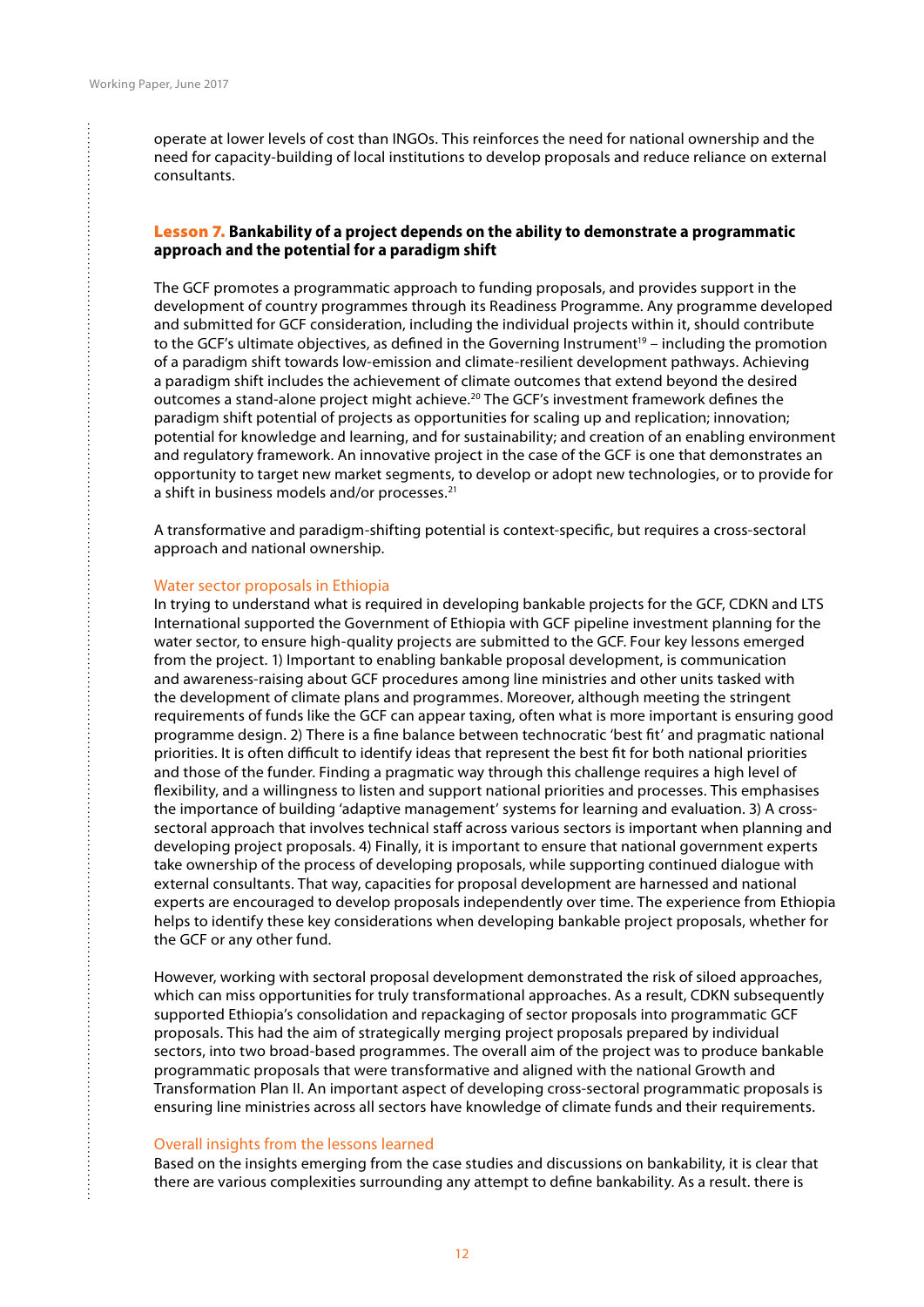<span id="page-14-0"></span>no accurate and holistic definition that can adequately take into account the various perspectives and contexts in which the term is understood. This discussion has shown, however, that there is nonetheless a number of common criteria forming the prerequisite, determining characteristics of bankability. These are outlined in the following section, which aims to provide a guiding checklist.

#### **4. Reaching an understanding of what determines bankability for international multilateral climate funds**

#### Common aspects

While bankability has different meanings for various funds and stakeholders, there are a number of common aspects that represent the key determinants of bankability.

Our development of a set of criteria seeks to address the need for a standardised set of indicators of bankability. The checklist we have drawn together (see page 15) aims to provide some guidance on what constitutes bankability and the key considerations when developing bankable project proposals. It represents an initial effort towards filling the gap of understanding bankability and promises long-term impact by supporting the development of proposals that can unlock finance for climate compatible development.

A number of issues determine bankability, some of which are specific to the project context and this checklist does not claim to provide a panacea for bankability. Nor does it aim to provide the full range of bankability determinants. It simply provides a list that is indicative of bankability, and a point of departure from which to start understanding the indicators that need to be considered when developing bankable project proposals. Moreover, it brings to light the need for further inquiry when in discussions involving the term bankable, which need to recognise the nuances of its definition.

A key lesson is that bankability is not an absolute term and cannot be measured directly; instead, bankability is assessed on the basis of the extent to which the determinants are fulfilled, noting that some of these can be measured directly, while others are a matter of objective opinion.

Nevertheless, in developing project proposals, project developers need to consider all the determinants of bankability in order to improve their prospects of access to climate finance. The aim of this paper has been to provide guidance in designing project proposals. It is targeted at teams involved in developing project proposals to funding mechanisms like the Green Climate Fund and Adaptation Fund, among others. While the checklist does include some aspects of bankability important to the private sector, it mainly outlines criteria that are a high priority for international multilateral funds.

The checklist can be used to guide the appraisal and screening of proposals in relation to the extent to which they can be considered bankable, as well as to compare the potential bankability across different project proposals.

#### What are the determinants of bankability?

In assessing the bankability of a project, there are three key overarching considerations that underpin bankability:

- the source of the finance whether the funding is from the public or private sector, or includes a public–private partnership
- the type of project whether adaptation or mitigation
- the type of financial instrument being used.

Among the several key determinants of bankability shown in the checklist on page 15, the characteristics most often referred to include impact (social and environmental), effectiveness, efficiency, and alignment with recipient needs. Aspects of bankability should be taken into account after considering the three overarching concerns of bankability shown in Figure 3. These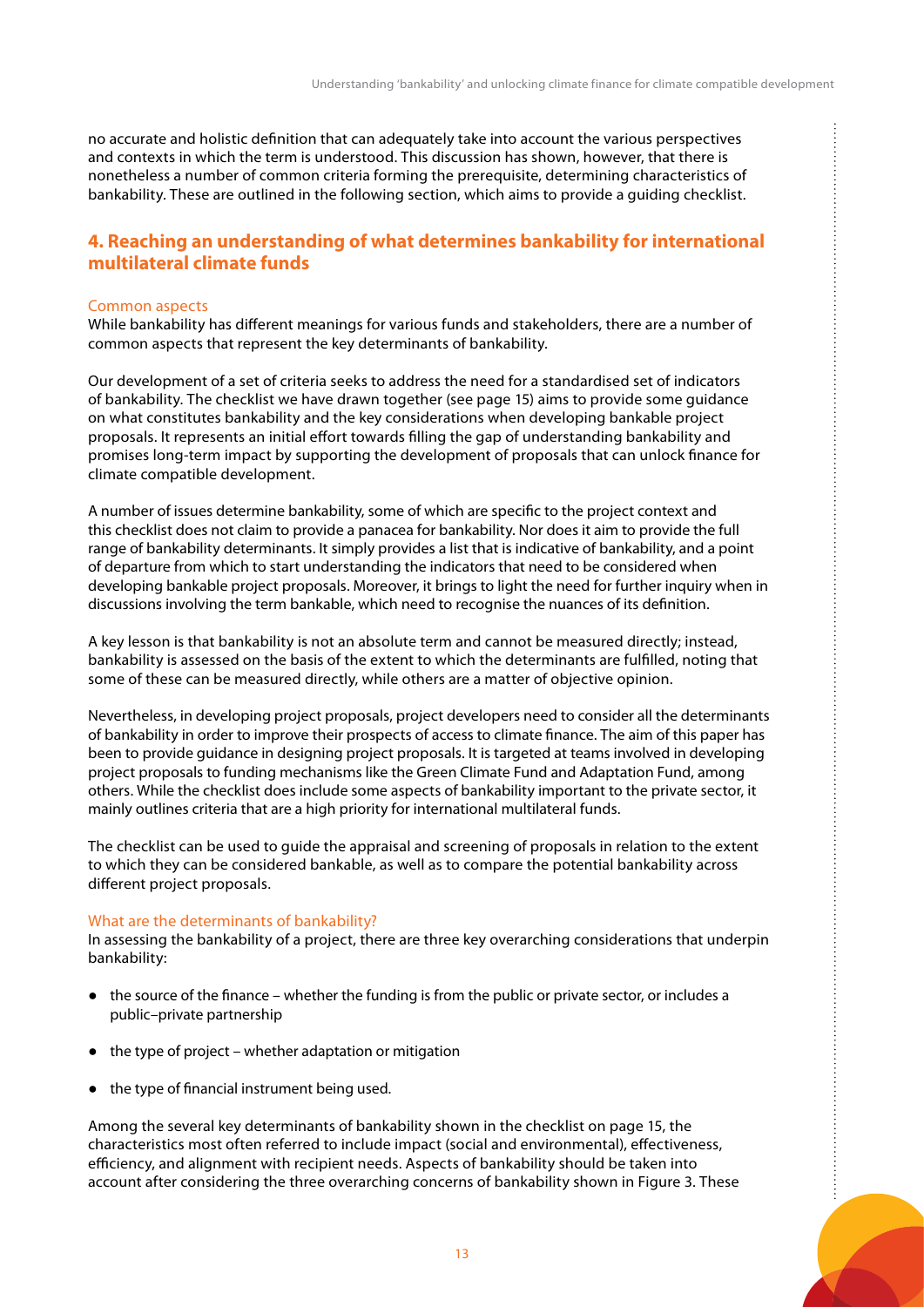

#### <span id="page-15-0"></span>**Figure 3. Important aspects that underpin the determination of bankability**

determinants of bankability are not weighted in order of importance, and should be viewed as being of equal importance and in parallel. The self-assessment scoring columns (fully, mostly or not met) are an opportunity to mark the extent to which bankability criteria have been met, and should be done on a project-by-project basis.

The content and development of this checklist has been informed by the lessons and practical experiences of development practitioners and national governments that have developed project proposals. It has also been informed by the practical experiences of the CDKN team providing technical support to in-country proposal development processes.

With the GCF being the most prominent climate fund of its kind, the checklist includes aspects of GCF Investment Criteria. Moreover, the GCF has developed a set of rigorous criteria for developing project proposals, and therefore provides a benchmark for starting to understand what goes into developing bankable project proposals. As the checklist title suggests, however, it is not unique to GCF-targeted work; it is also relevant to multilateral public funds more generally. The bankability checklist can be used to guide the self-assessment of the level of bankability of a project. Any determinants assigned the red colour need to be addressed to improve the bankability of the project proposals. Projects that score green on most determinants can generally be considered to be good or bankable proposals. These proposals are those that are most likely to be accepted by funders, and given that they meet a wide range of criteria, they can be submitted to more than one potential funder or donor with minimal adjustments.

What is clear is that bankability can be improved by ensuring there is a combination of the different dimensions of bankability: and they can be aligned with the targeted funder or source of funding. We hope that use of the checklist will improve the ease of developing project proposals that incorporate dimensions of bankability of importance to more than one funder – thus improving the potential for recycling proposals. This will in turn contribute to reducing the significant costs associated with project proposal development.

#### **5. Conclusion**

÷

Significant amounts of financial support will be needed for developing countries to meet their climate change ambitions and to support progress towards their achievement of their Nationally Determined Contributions under the Paris Agreement. Access to climate finance, and the ability to unlock various sources of finance, will be critical. This will require a better understanding of how to develop project proposals that are bankable, which also requires an understanding of the term 'bankability' often used in the climate change and development space. The meaning of bankability, however, is very much dependent on the perspective of the stakeholder and the specific context, and while importance is placed on this term, there is no commonly agreed definition. Due to the various determinants and considerations associated with the term, any reference to 'bankability' requires a more detailed explanation to account for its nuances.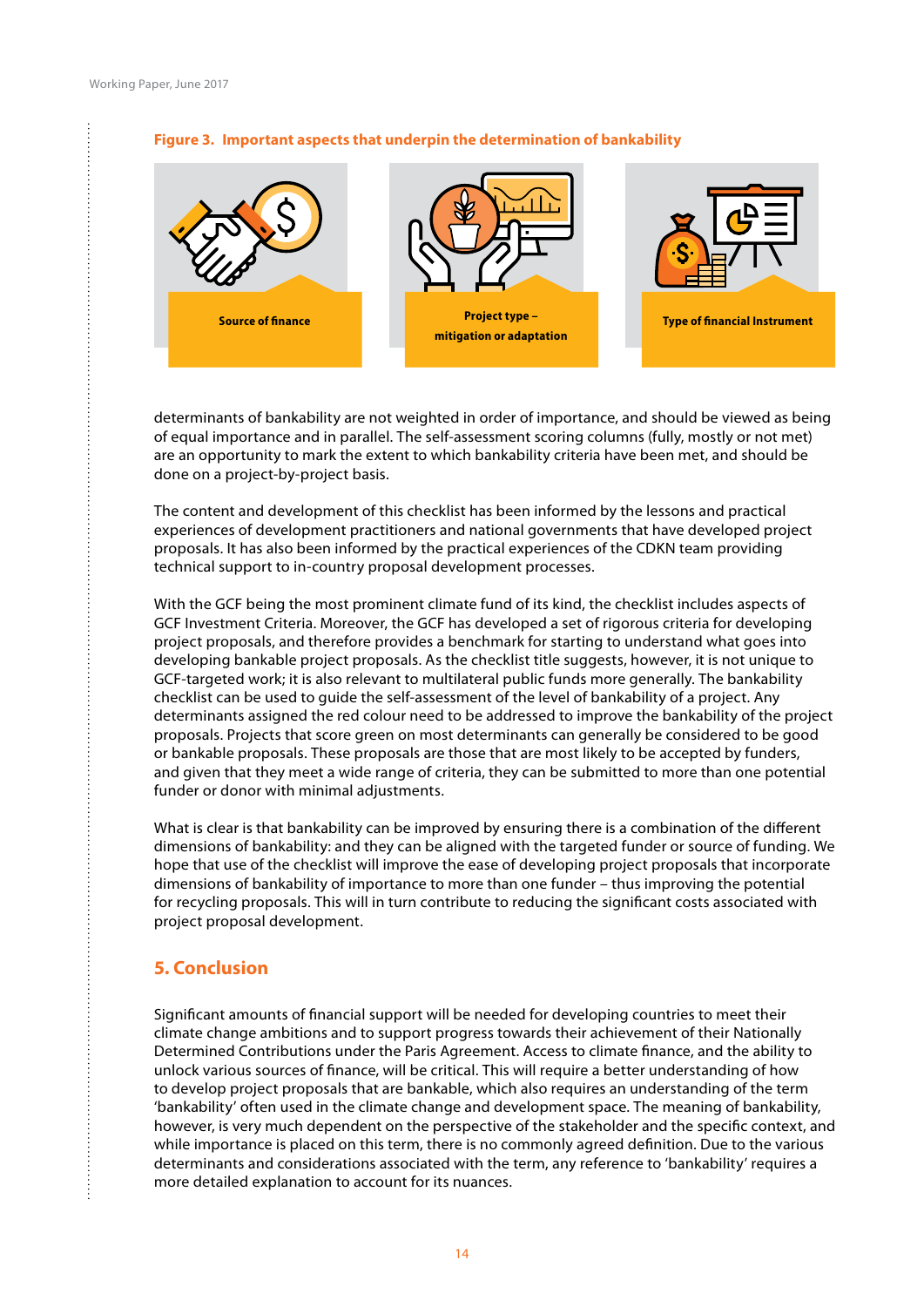#### **Bankability good practice: a checklist**

#### **Key determinants of bankability for international climate funds**

|                                                                                                                                                                                                                                                                                     | <b>Fully</b><br>met | <b>Mostly</b><br>met | <b>Not</b><br>met |  |  |  |  |
|-------------------------------------------------------------------------------------------------------------------------------------------------------------------------------------------------------------------------------------------------------------------------------------|---------------------|----------------------|-------------------|--|--|--|--|
| 1. National ownership                                                                                                                                                                                                                                                               |                     |                      |                   |  |  |  |  |
| The project proposal demonstrates national ownership and national direction on climate change:<br>proposal is guided by existing national policy, as well as capacity for national entities to see the<br>project through to implementation                                         |                     |                      |                   |  |  |  |  |
| The proposal aligns with national strategic priorities: extent to which the objectives of the<br>proposal align with those of key national climate change and development policies                                                                                                  |                     |                      |                   |  |  |  |  |
| The project proposal has been informed and developed on the basis of multi-stakeholder<br>engagement                                                                                                                                                                                |                     |                      |                   |  |  |  |  |
| 2. Alignment with fund or donor priorities                                                                                                                                                                                                                                          |                     |                      |                   |  |  |  |  |
| The proposal aligns with the priorities and objectives of the specific fund/donor                                                                                                                                                                                                   |                     |                      |                   |  |  |  |  |
| 3. Effectiveness                                                                                                                                                                                                                                                                    |                     |                      |                   |  |  |  |  |
| The project proposal demonstrates potential to achieve the intended objectives                                                                                                                                                                                                      |                     |                      |                   |  |  |  |  |
| 4. Economic efficiency                                                                                                                                                                                                                                                              |                     |                      |                   |  |  |  |  |
| The proposal has determined the cost-effectiveness and cost-benefit ratio of the project                                                                                                                                                                                            |                     |                      |                   |  |  |  |  |
| 5. Environmental and socioeconomic impact                                                                                                                                                                                                                                           |                     |                      |                   |  |  |  |  |
| The project proposal demonstrates potential for improvement in environmental indicators and<br>meets the environmental safeguards and standards                                                                                                                                     |                     |                      |                   |  |  |  |  |
| The proposal demonstrates potential for improvement in socioeconomic indicators and meets the<br>social safeguards and standards                                                                                                                                                    |                     |                      |                   |  |  |  |  |
| 6. Strength of financing model                                                                                                                                                                                                                                                      |                     |                      |                   |  |  |  |  |
| The project proposal has an appropriate financing strategy and the most appropriate financial<br>instruments been explored and identified                                                                                                                                           |                     |                      |                   |  |  |  |  |
| The project provides a reasonable and measurable return on investment that could promote<br>private-sector investment                                                                                                                                                               |                     |                      |                   |  |  |  |  |
| The project proposal's Financial Proposal shows sustainability: the proposal incorporates aspects of<br>long-term finance, and considers potential options for refinancing                                                                                                          |                     |                      |                   |  |  |  |  |
| 7. Paradigm shift potential                                                                                                                                                                                                                                                         |                     |                      |                   |  |  |  |  |
| The proposal demonstrates potential for achievement of sustainable development impact<br>beyond the lifetime and/or ambit of the project e.g. through replicability or scalability <sup>22</sup>                                                                                    |                     |                      |                   |  |  |  |  |
| 8. Technology and innovation                                                                                                                                                                                                                                                        |                     |                      |                   |  |  |  |  |
| The proposal incorporates innovative solutions and strengthens potential for future innovations<br>This factor is often considered but certainly not used as one of the hard criteria - a lack of new<br>technologies and innovations does not rule out a project as being bankable |                     |                      |                   |  |  |  |  |
| 9. Project team and track record                                                                                                                                                                                                                                                    |                     |                      |                   |  |  |  |  |
| The project proposal has a strong project team that is capable of seeing the project through to<br>implementation and completion                                                                                                                                                    |                     |                      |                   |  |  |  |  |
| 10. Gender equality                                                                                                                                                                                                                                                                 |                     |                      |                   |  |  |  |  |
| The proposal explicitly integrates gender and demonstrates adoption of a gender-sensitive<br>approach, including specific gender elements to be included in the project activities                                                                                                  |                     |                      |                   |  |  |  |  |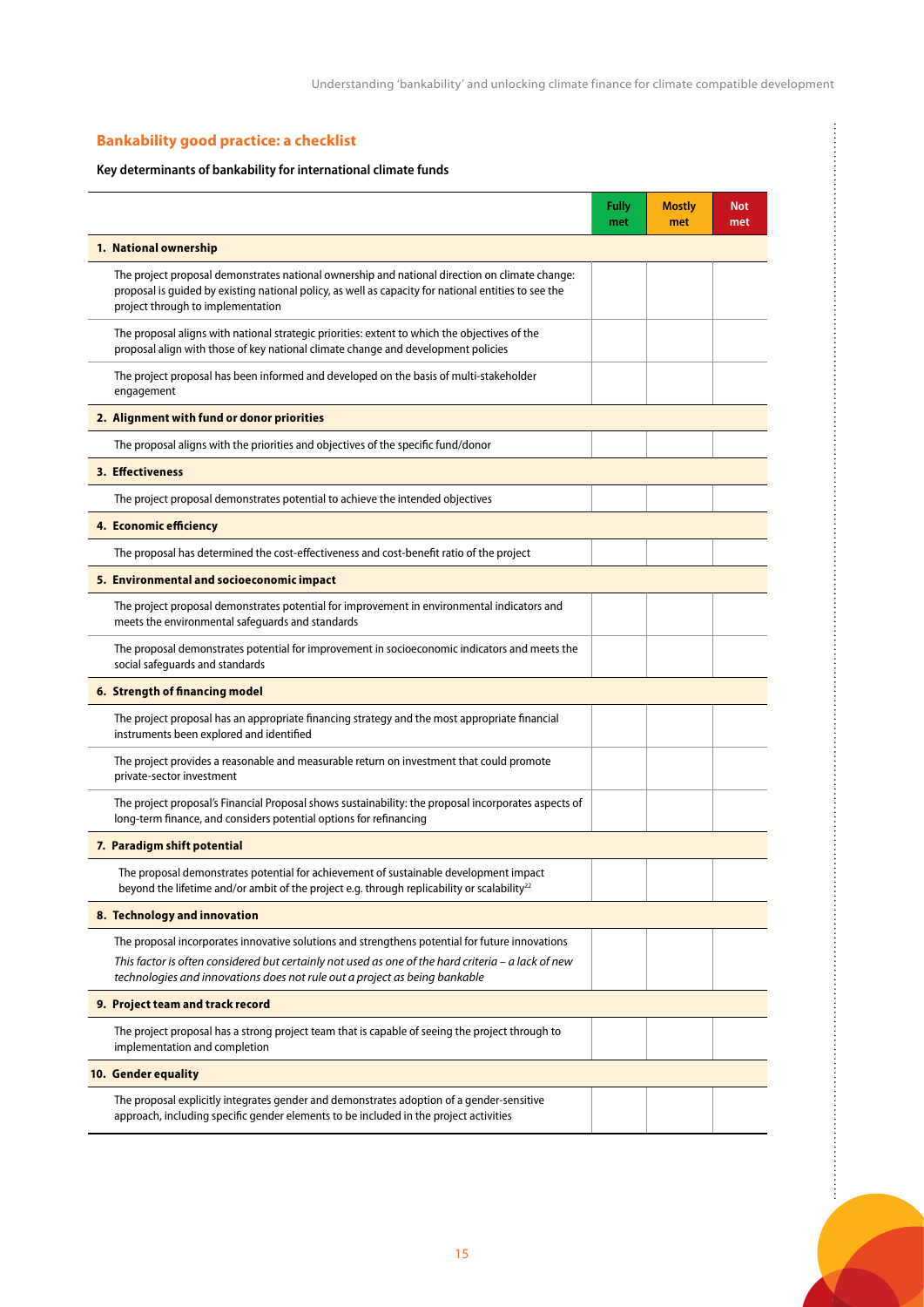<span id="page-17-0"></span>In addition to understanding and meeting the complex funding requirements of multilateral funds, developing countries especially need to ensure a good understanding of the bankability and eligibility criteria of funding proposals. These proposals should take into account aspects outlined in this paper's checklist (see above), which include both explicatory aspects that can be measured directly, and other aspects that can be measured only subjectively and are open to interpretation. Nevertheless, taking into account all aspects of bankability presents an opportunity to ensure the advantages of unlocking climate finance.

#### **Further reading**

Fayolle, V., Odianose, S., Soanes, M. (2017) 'GCF project toolkit 2017: guide to develop a project proposal for the Green Climate Fund (GCF)'. London: Acclimatise (http://www.acclimatise.uk.com/ login/uploaded/resources/GCF%20project%20Toolkit\_20.01.2017\_For%20Publication.pdf).

GCF (no date) 'GCF 101: A comprehensive guide on how to access the Green Climate Fund'. Incheon: GCF (http://www.greenclimate.fund/gcf101).

GCF (no date) 'Green Climate Fund projects'. Incheon: GCF (http://www.greenclimate.fund/projects/ browse-projects).

GCF (no date) 'Readiness tools and guidebooks | GCF Readiness Programme'. Incheon: Green Climate Fund (GCF) (http://www.gcfreadinessprogramme.org/readiness-tools-and-guidebooks).

Limaye, D. R., Zhu, X. (2012) 'Accessing international financing for climate change mitigation – a guidebook for developing countries'. Roskilde: United Nations Environment Programme (UNEP) Risø Centre on Energy, Climate and Sustainable Development ([http://www.tech-action.org/-/media/Sites/](http://www.tech-action.org/-/media/Sites/Uneprisoe/Publications%20(Pdfs)/TNA%20Guidebooks/TNA_Guidebook_MitigationFinancing.ashx) [Uneprisoe/Publications%20\(Pdfs\)/TNA%20Guidebooks/TNA\\_Guidebook\\_MitigationFinancing.ashx](http://www.tech-action.org/-/media/Sites/Uneprisoe/Publications%20(Pdfs)/TNA%20Guidebooks/TNA_Guidebook_MitigationFinancing.ashx)).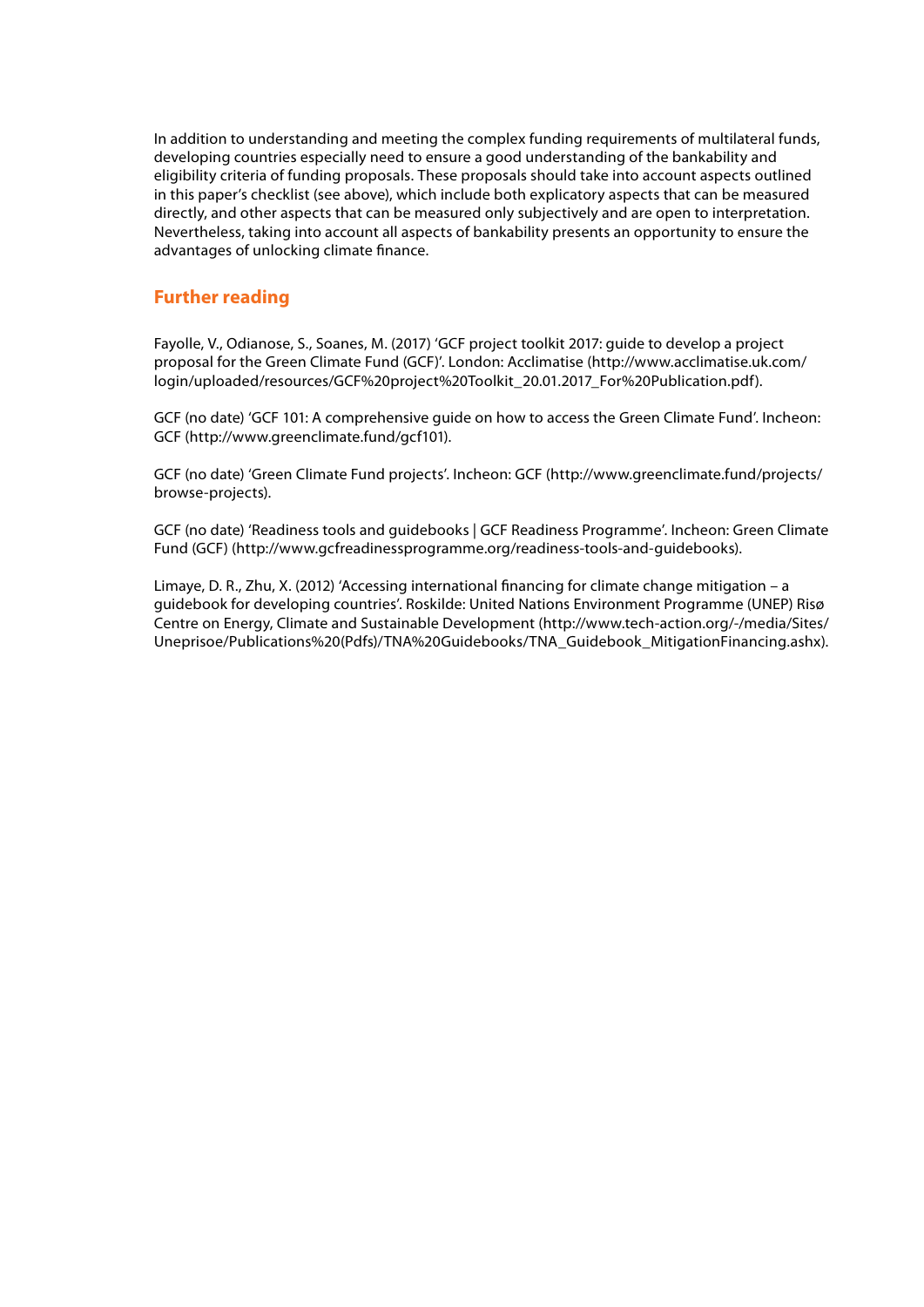#### <span id="page-18-0"></span>**Endnotes**

- 1. CDKN (2017). 'Chapter 4: Resourcing climate compatible development' in *Mainstreaming climate compatible development*. London: Climate and Development Knowledge Network (CDKN) (http://www.cdkn.org/ mainstreaming/book/climate-compatible-development/ resourcing-climate-compatible-development).
- 2. The World Bank (2015) 'Mobilizing the billions and trillions for climate finance'. The World Bank Group (http://www. worldbank.org/en/news/feature/2015/04/18/raisingtrillions-for-climate-finance).
- 3. Nakhooda, S. (2015) 'Climate finance: what was actually agreed in Paris?'. London: Overseas Development Institute (ODI) (http://www.odi.org/comment/10201-climatefinance-agreed-paris-cop21).
- 4. UNFCCC (2015) 'Historic Paris agreement on climate change: 195 nations set path to keep temperature rise well below 2 degrees Celsius'. Bonn: United Nations Framework Convention on Climate Change (UNFCCC) secretariat, UN Climate Change Newsroom (http://newsroom.unfccc.int/ unfccc-newsroom/finale-cop21).
- 5. ODI (no date) 'COP21: ODI at the Paris climate conference: Our latest research and analysis on the global climate deal agreed by governments at the UN summit in Paris'. London: Overseas Development Institute (ODI) (http:// www.odi.org/cop21-odi-paris-climate-conference).
- 6. More information on our NDC Quick Start Guide is available at the CDKN website (http://www.cdkn.org/ndcguide/book/planning-for-ndc-implementation-a-quickstart-guide/introduction/#about-this-quick-start-guide).
- 7. Graphic with permission under Creative Commons licence (http://creativecommons.org/licenses/by-nc-sa/3.0). Credit: Buchner, B.K., Trabacchi, C., Mazza, F., Abramskiehn, D., Wang, D. (2015) 'Global landscape of climate finance 2015'. London: Climate Policy Initiative (CPI) (http:// climatepolicyinitiative.org/publication/global-landscapeof-climate-finance-2015).
- 8. CDKN (no date) 'PROJECT: ensuring local access to the Green Climate Fund at the international and national level'. London: CDKN (http://cdkn.org/project/local-accessgreen-climate-fund).
- 9. Country readiness refers to a GCF programme that gives, through a dedicated funding window, support to developing countries. The programme helps to prepare countries for capacity to then access the main GCF global fund directly. More information is available at the website for the GCF readiness programme (http://www. gcfreadinessprogramme.org/what-climate-financereadiness).
- 10. While concept notes do provide room for amendments to be made to the proposed project, concept notes are significantly less detailed than full proposals, which are expected to meet more criteria and checks and balances than concept notes.
- 11. GCF (2016) 'Programmatic approach to funding proposals' (report GCF/B.13/18). Incheon: Green Climate Fund (GCF) (http://www.greenclimate. fund/documents/20182/226888/GCF\_B.13\_18\_-\_ Programmatic\_approach\_to\_funding\_proposals.pdf/ b97ef633-96c7-490f-84bf-304bb852980c?version=1.0).
- 12. CDKN bankability discussion at COP 21 in Paris on 3 December 2015 (http://www.cop21paris.org).
- 13. Additionality in this context refers to the additional benefits that would not have otherwise happened in the absence of the investment in the activity.
- 14. Co-benefits refer to the additional, unintended outcomes and/or impacts of the project.
- 15. Risk/reward ratio refers to the relationship between the risk and potential reward in a particular investment.
- 16. Minimum equity commitment refers to the specific fund's requirement for minimum equity contribution to finance the project.
- 17. CDKN Africa project, 'Building the investment case for adaptation in Kenya' (see http://cdkn.org/2016/06/filmbuilding-adaptation-investment-case-africa).
- 18. FONERWA presents a good example of getting the private sector involved in financing climate action but also includes involvement of a long-term strategy, which speaks to transformation.
- 19. Conference of the Parties to the UNFCCC (2011) 'Governing instrument for the green climate fund'. Durban, South Africa: Conference of the Parties to the United Nations Framework Convention on Climate Change (UNFCCC) (http://www.greenclimate.fund/ documents/20182/574763/Governing\_Instrument.pdf/ caa6ce45-cd54-4ab0-9e37-fb637a9c6235).
- 20. GCF (2016) ibid.
- 21. GCF (2016) 'Annex III: Initial investment framework: activity-specific sub-criteria and indicative assessment factors' in 'Decisions of the board – ninth meeting of the board, 24 - 26 March 2015' (report GCF/B.09/23). Incheon: GCF (http://www.greenclimate.fund/ documents/20182/239759/Investment\_Criteria. pdf/771ca88e-6cf2-469d-98e8-78be2b980940).
- 22. Harmeling, S., Grießhaber, L. (2013) 'How can the Green Climate Fund initiate a paradigm shift?' London: CDKN; Bonn: Germanwatch (http://germanwatch.org/en/ download/8382.pdf).